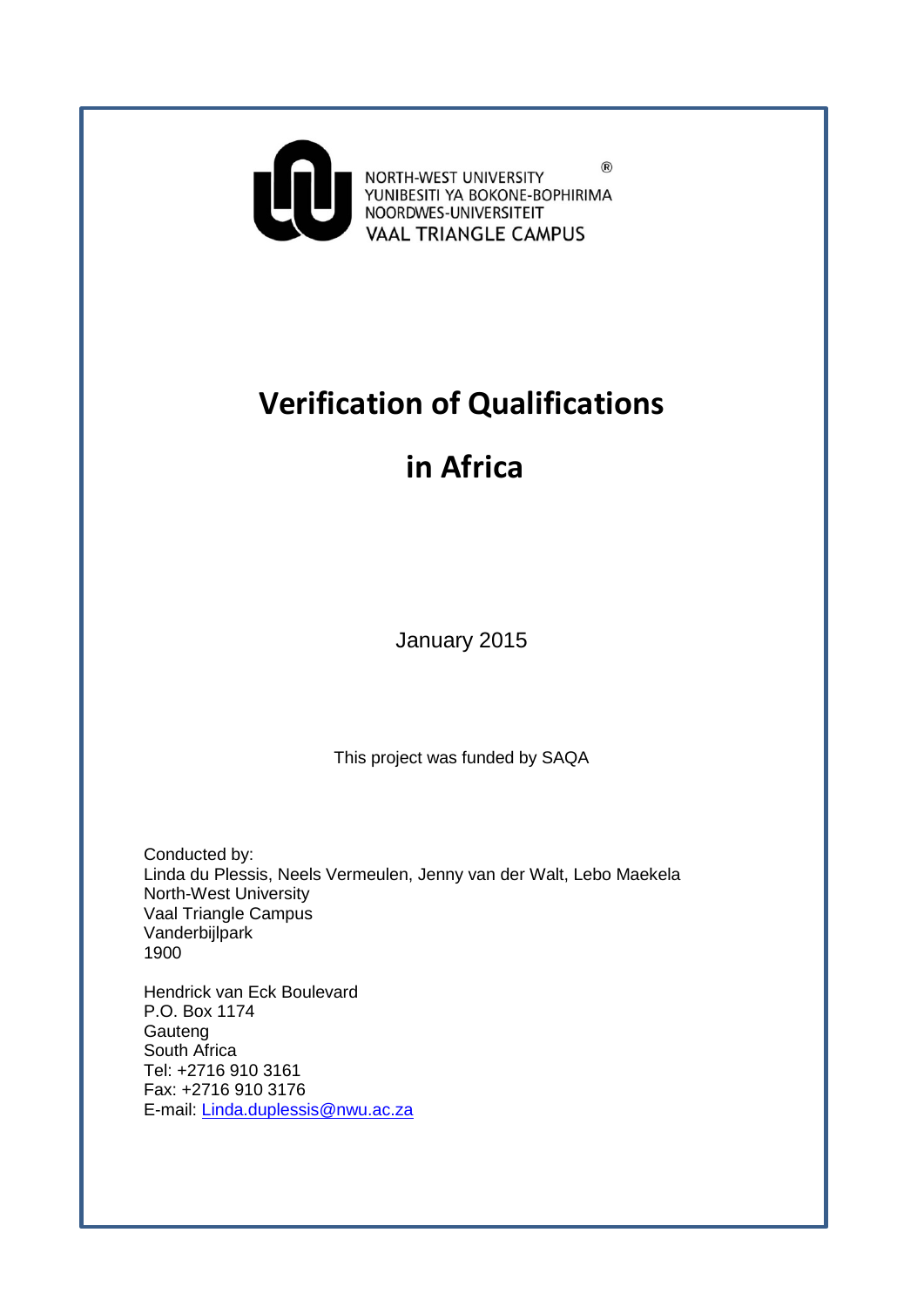# **RESEARCH INTO THE VERIFICATION OF QUALIFICATIONS IN AFRICA**

# <span id="page-1-0"></span>**LIST OF ABBREVIATIONS**

| <b>AHERS</b>  | African Higher Education and Research Space           |
|---------------|-------------------------------------------------------|
| <b>BNVQF</b>  | Botswana National Vocational Qualification Framework  |
| <b>BQA</b>    | <b>Botswana Qualifications Authority</b>              |
| <b>CATS</b>   | Credit Accumulation and Transfer System               |
| <b>CHE</b>    | Commission for Higher Education,                      |
| <b>CUE</b>    | Commission for University Education (Kenya)           |
| <b>DIVT</b>   | Directorate of Industrial and Vocational Training     |
| EAC           | <b>East African Community</b>                         |
| <b>EMIS</b>   | <b>Education Management Information System</b>        |
| <b>ENQF</b>   | <b>Ethiopian National Qualifications Framework</b>    |
| <b>IUCEA</b>  | Inter University Council for East Africa              |
| <b>JAMB</b>   | Joint Admission and Matriculation Board               |
| <b>JCC</b>    | <b>Joint Consultative Committee</b>                   |
| <b>NCQF</b>   | <b>National Credit and Qualifications Framework</b>   |
| <b>NAB</b>    | <b>National Accreditation Board</b>                   |
| <b>NABTEB</b> | National Business and Technical Examinations Board    |
| <b>NBTE</b>   | National Board for Technical Education                |
| <b>NECO</b>   | <b>National Examinations Council</b>                  |
| <b>NERDC</b>  | National Educational Research and Development Council |
| <b>NOE</b>    | National Organization for Examinations (Ethiopia)     |
| <b>NQA</b>    | Namibia Qualifications Authority                      |
| <b>NUC</b>    | National Universities Commission (Nigeria)            |
| <b>SAQA</b>   | South African Qualifications Authority                |
| <b>TEC</b>    | <b>Tertiary Education Council (Botswana)</b>          |
| <b>TVET</b>   | Technical and Vocational Education and Training       |
| <b>UNEB</b>   | Uganda National Examinations Board                    |
| <b>WAEC</b>   | <b>West African Examination Council</b>               |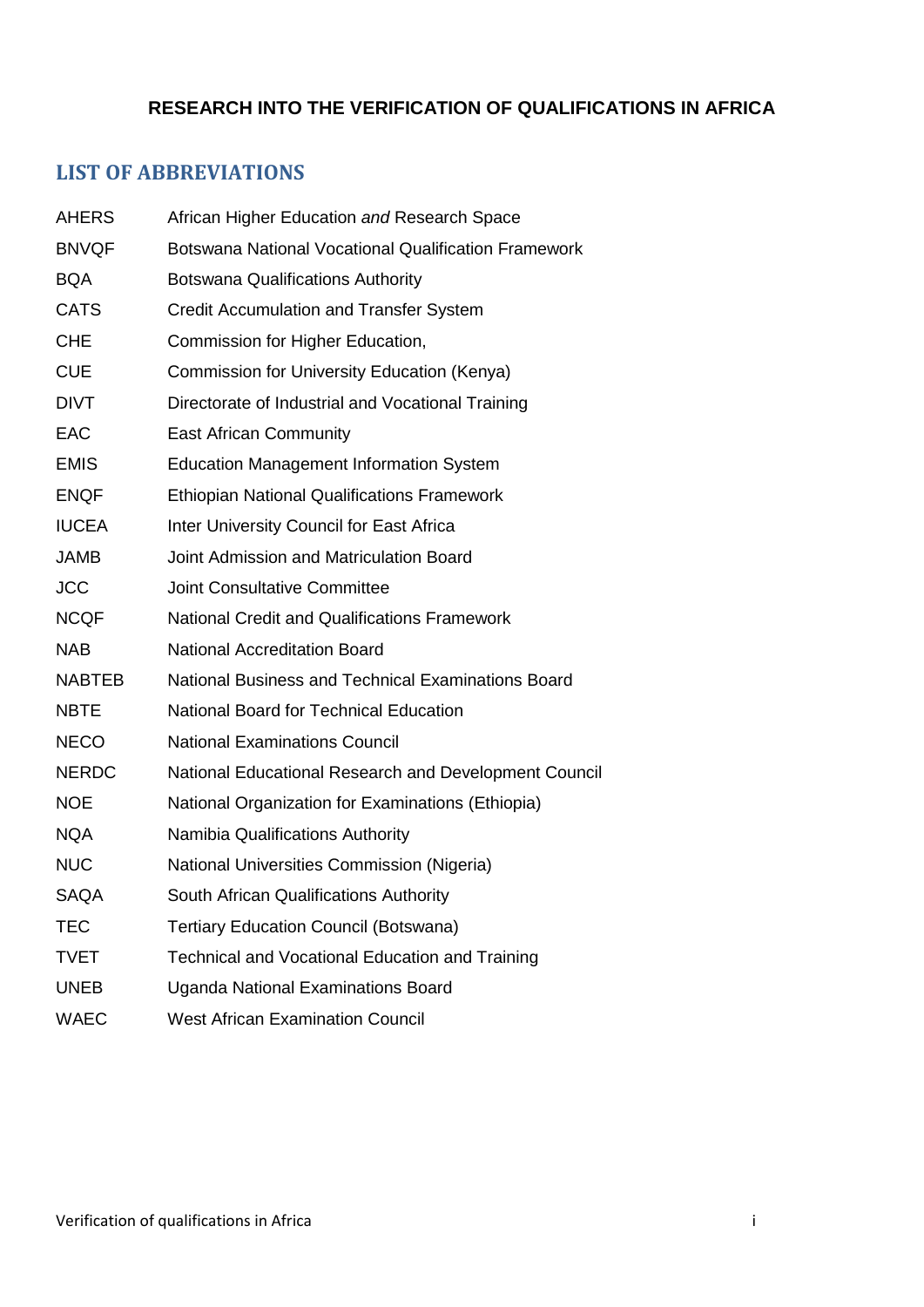# <span id="page-2-0"></span>**TERMINOLOGY**

### **Benchmarking**

Practices that enable us to make mutually intelligible and useful judgements about the comparative value of qualifications.

### **Comparability**

Pegging qualifications to a qualifications framework based on a wide range of criteria including purpose, specifications and characteristics of the qualification, high-level learning outcomes in relation to level descriptors, credits and quality assurance arrangements.

### **Certification**

The formal recognition that a learner has successfully completed a qualification or part-qualification

### **Cross-border University education**

Cross-border university education is defined as an educational service provided within a national boundary by foreign educational institutions(s) singly or in partnership with local institution(s) through conventional, part time or e-learning modes for the purpose of awarding degrees, diplomas and certificates.

#### **Equivalence of qualifications**

A process of formally establishing as to whether two or more qualifications are equal or deemed to be equal or comparable in value.

#### **Foreign qualification**

A qualification offered by an awarding institution that is accredited or recognised in a national system of another country and in accordance with the national policies, or generally accepted practice of that country.

#### **Fraud**

The unlawful and intentional making of a misrepresentation which causes actual prejudice or which is potentially prejudicial to another.

#### **Mobile students**

Internationally, mobile students are defined as students who have crossed an international border and moved to another country (of which they are not citizens) with the objective to study. These students' countries of origin are usually conceptualised by their country of permanent or usual residence, or their country of prior education i.e. the country in which they obtained the educational qualifications required to enter the programme they are studying abroad (UNESCO 2013).

#### **Qualifications system**

Where a qualification framework exists, it is normally one component of the overall qualifications system. A qualifications 'system' is broader and includes all activities that result in the recognition of learning, such as the means of developing and operationalizing policy on qualifications, along with institutional arrangements, quality assurance processes, assessment and awarding processes, etc.

#### **Verification**

Confirmation that a credential is authentic and represents a qualification awarded to an individual by an institution at a specific time**.** Verification seeks to establish:

- Whether the documents in question are genuine, i.e. whether they have been issued by the institution indicated in the document; authenticating the status of the institutions and the qualifications offered by the institution.
- The authenticity of qualification documentation and whether they have not subsequently been unlawfully altered by the applicant or others.
- Whether the documents in question have in fact been rightfully issued to the applicant.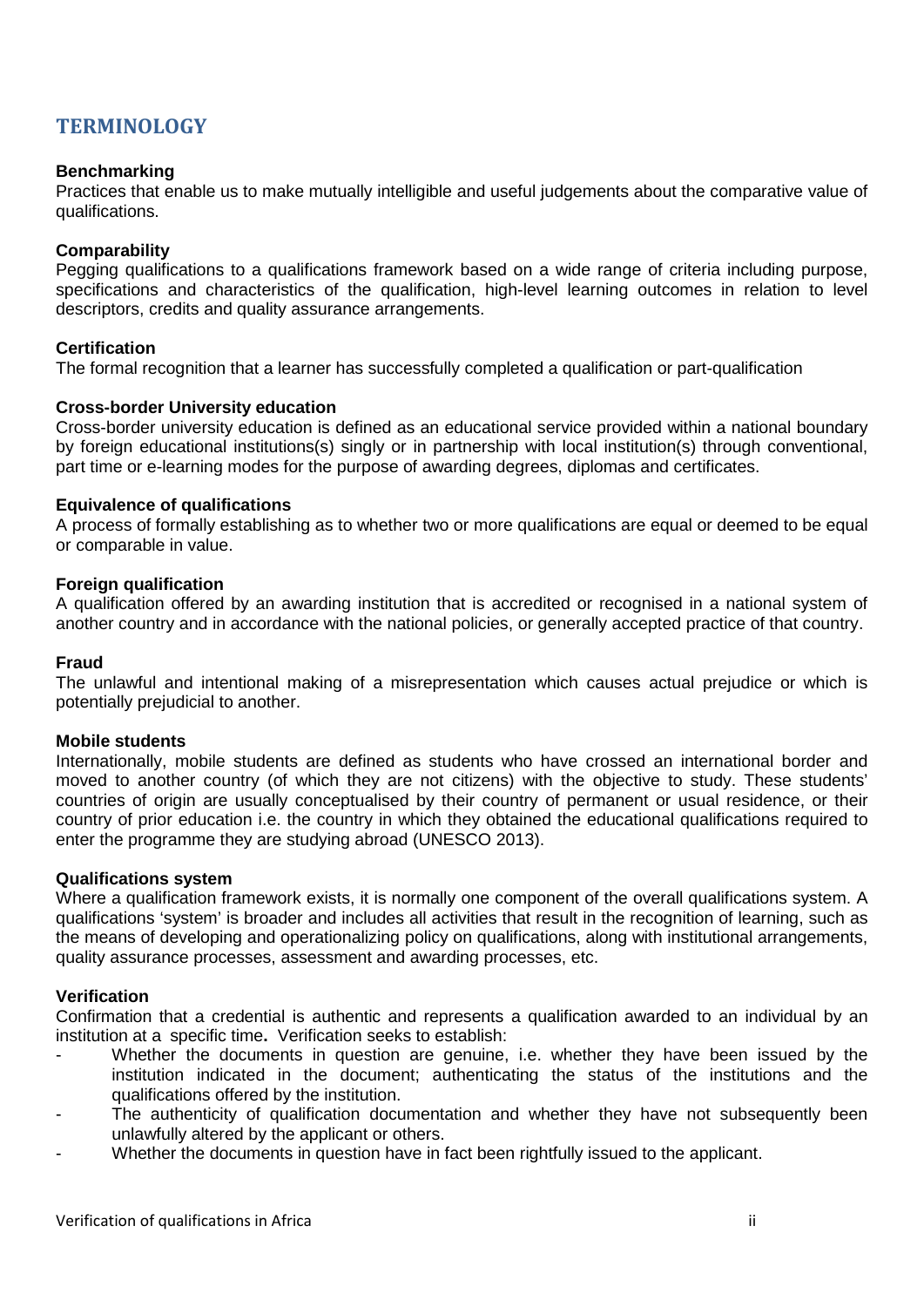# **Table of Contents**

| $\bullet$ |  |
|-----------|--|
| $\bullet$ |  |
| $\bullet$ |  |
| $\bullet$ |  |
| $\bullet$ |  |
| $\bullet$ |  |
|           |  |
|           |  |
|           |  |
|           |  |
|           |  |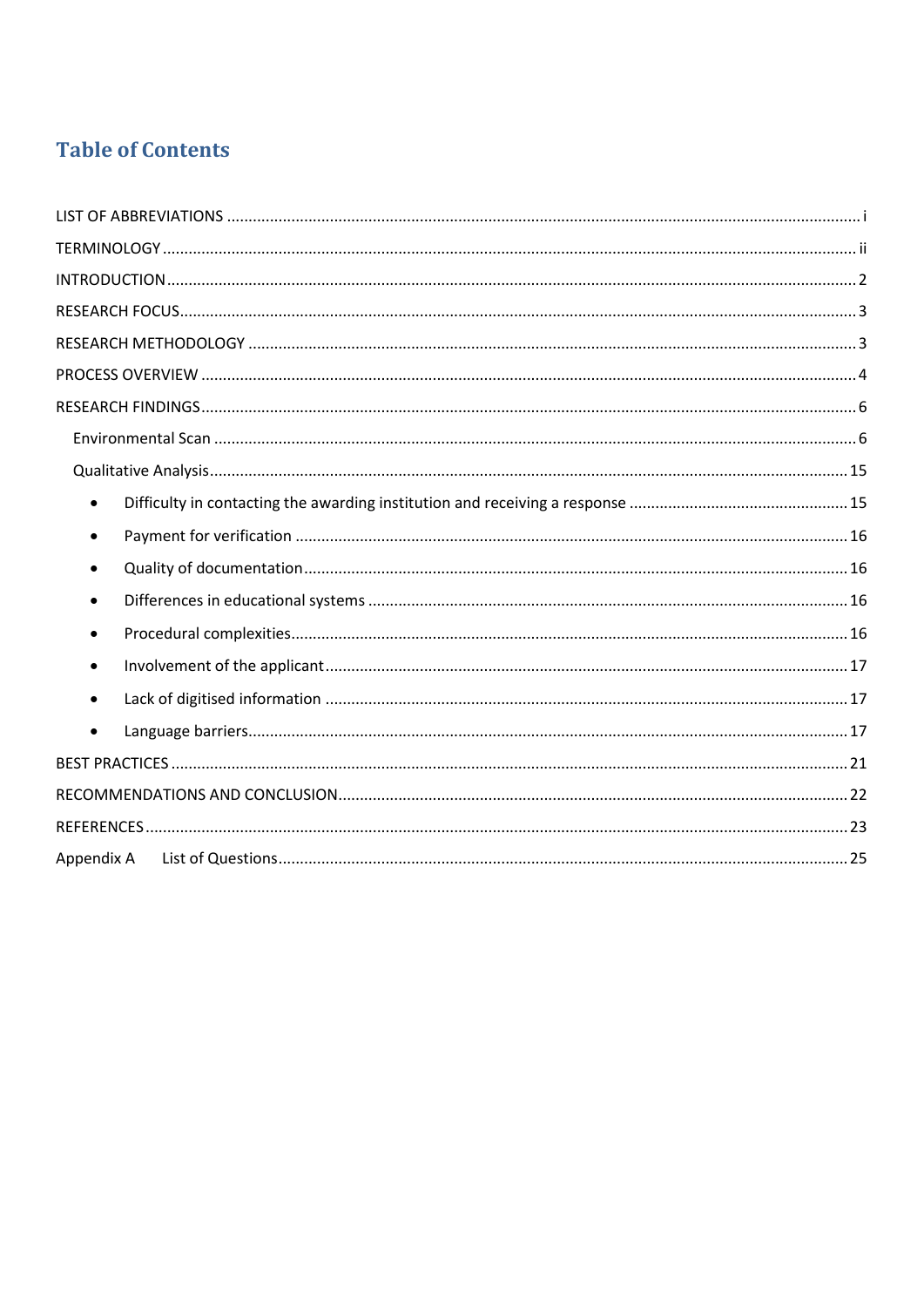## <span id="page-4-0"></span>**INTRODUCTION**

This report has been developed as part of the SAQA process to improve the verification of foreign qualifications in an attempt to combat academic fraud. This report aims to provide credential evaluators in Africa with a list of guidelines to assist them in their daily recognition work. Challenges pertaining to the current process with regards to verification of qualifications are also highlighted.

The production of fraudulent documents, or false degrees and diplomas, has been reported on intermittently, but it is only in the last ten to fifteen years that educational fraud or 'false qualifications' has really become a worldwide problem. There are two principal reasons for this: firstly, academic qualifications have gained increasing commercial value and are now used to attempt to ensure access to employment, promotion as well as a real bargaining tool for better compensation or greater professional recognition. A qualification is gradually becoming a prerequisite for an increasing number of occupations and is now indispensable for most positions of power, authority and prestige in modern societies (Hallak & Poisson, 2007; Ineson, 2013).

Secondly, modern technology and the rise of the internet have undoubtedly contributed to the wide-spread trend of educational fraud and falsified degrees due to the ease of access to high quality desktop printing systems as well as online degree mills.

The Nigerian Minister of Education, Malam Ibrahim Shekarau stated: 'We can no longer afford to underestimate the need to map out co-ordinated action plan for our institutions to always be on security alert' (Gyamfi, 2014).

Internationalisation of higher education demands both intra and inter-regional academic collaboration. Recently, there has been an increasing focus on higher education collaboration within regions. Africa prioritises engaging in internationalisation activities within the region which can be considered as regionalisation of higher education. One of the major problems in the process of internationalisation of higher education in Africa is a lack in instruments to facilitate and promote the international mobility of labour and students. This is further complicated by the diversification of higher education services and delivery systems. There are growing concerns regarding the increase of fraud in the education and training landscape the world over. So serious is the situation that a UNESCO study undertaken in 2003 titled 'Combating Academic Fraud: Towards a Culture of Integrity' warns that 'any attempts to improve the functioning of the education sector in order to increase access to quality education for all cannot prove successful if problems of corruption [..] are not being properly dealt with' (IAU, 2009, UNESCO, 2003). The study conducted by UNESCO in 2003 highlighted (i) fraudulent qualifications, (ii) efficiency and turnaround time and (ii) credibility of the process (accurate and trustworthy information) as the biggest risks.

Internationalisation and the creation of exchange opportunities for both students and staff are also high on the agenda of most universities. Africa is emerging as an attractive and affordable study destination for international students. This is demonstrated in the rapidly increasing number of international students. Because of international exchange rates, South Africa offers real educational value for money. According to Higher Education South Africa (HESA) statistics, the number of international students increased from 6.7% in 2004, to 7.8% in 2012 at South African universities, of which 72% are from Southern Africa and 17% from the rest of Africa. This highlights the need for a proper and trustworthy service for qualification verification. All universities have policies and procedures in place for verification of foreign qualifications. However, little information is available on the implementation and effectiveness of these policies or its efficiency in terms of delivery. As students have to apply for a study permit, arrange finance, medical aid and logistics, time is of utmost importance. Not only can it be hard to verify if a foreign university is genuine, but also the ethical behaviour of educators. There have been cases of professors at genuine universities in Africa selling degrees on the side (Tutton, 2010). Some legitimate universities are unwittingly partnering with degree mills that operate abroad. 'This is a very sophisticated problem and I think it will continue to be a concern as international education becomes more significant' (Wolman, 2009).

The challenge for the South African Qualifications Authority (SAQA) and all organisations involved in the evaluation of qualifications for recognition purposes is to obtain accurate and trustworthy information against which to carry out its evaluation. This information also needs to be available quickly in order to make stakeholder processes efficient. If fraudulent activity is suspected at any point, normal procedures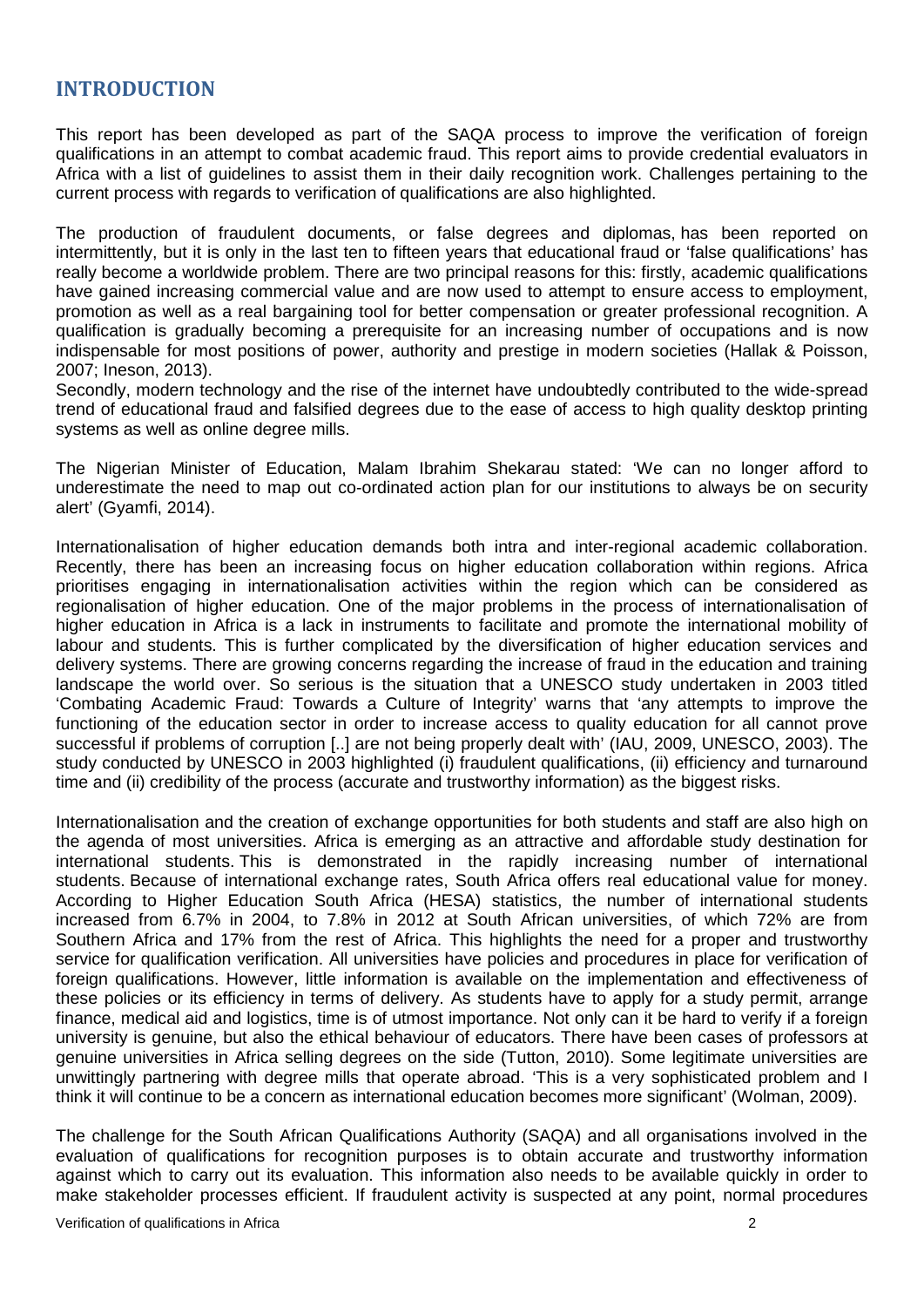cannot continue, and processes can be put on hold or remain on hold indefinitely. The non-resolution of evaluation cases causes frustration at many levels, often for innocent clients whose work and study prospects are jeopardised.

SAQA contracted North-West University to undertake a desktop-research into current practices and policies with regards to verification of policies and practices in different regions on the African continent were conducted. Specific references are made to: Botswana, Ghana, Malawi, Swaziland, Zimbabwe, Cameroon, Kenya, Namibia, Uganda, DRC, Ethiopia, Lesotho, Nigeria, Zambia and Gabon as the African countries from which most qualifications are evaluated by SAQA and South Africa.

<span id="page-5-0"></span>The research findings were to be presented at a seminar hosted by SAQA on 24 and 25 November 2014, entitled "Building trust: promoting genuine qualifications in Africa through effective verification".

# **RESEARCH FOCUS**

The aim of this project was to research, evaluate and identify regional and continental trends in verification policies and practices as well as commonalities, differences, best practices and challenges in qualification verification policies and practices across the African continent (including schools, colleges and universities). This was done through:

- An environmental scan of qualification-related policies and practices in the various regions of the African continent.
- An analysis of regional and continental trends in verification policies and practices as well as commonalities and differences in qualification verification policies and practices across the African continent.
- A description of current good policies and practices from across the continent, as well as areas needing development and barriers to verification.
- General recommendations for further research and development regarding verification policies and practices on the African continent.
- Presentation of the preliminary research findings at the verification seminar and engagement with delegates to facilitate understanding of current realities and aspects requiring further development.
- <span id="page-5-1"></span>• Consolidation of feedback and input from the seminar.

# **RESEARCH METHODOLOGY**

In order to achieve these objectives, the review was planned in 4 phases:

**Phase 1** took the form of a documentary analysis which informed Phase 2. Current policies and procedures were examined using the concepts of efficiency and equity and the limits and constraints imposed by the different policies were considered. Role-players and decision making structures were identified. The last review dates of the policies were noted. Commonalities and differences in verification policies and practices were documented.

**Phase 2** consisted of the development of a set of questions to be used in a series of telephonic interviews with registrars and role-players (officials) in the verification process as identified in Phase 1. Because the broad aim of the investigation was to assess the current status of the verification of qualifications in an African setting, the data collected during this phase was of primary importance. Both structured and unstructured questions were used. Participants were asked to share their reflection on the value of resources available.

An important consideration in planning the interviews was that of communicating with staff who are at different levels of seniority within the institution, with different designations, roles and responsibilities and who are therefore likely to have different experiences of the verification process. In turn, this provided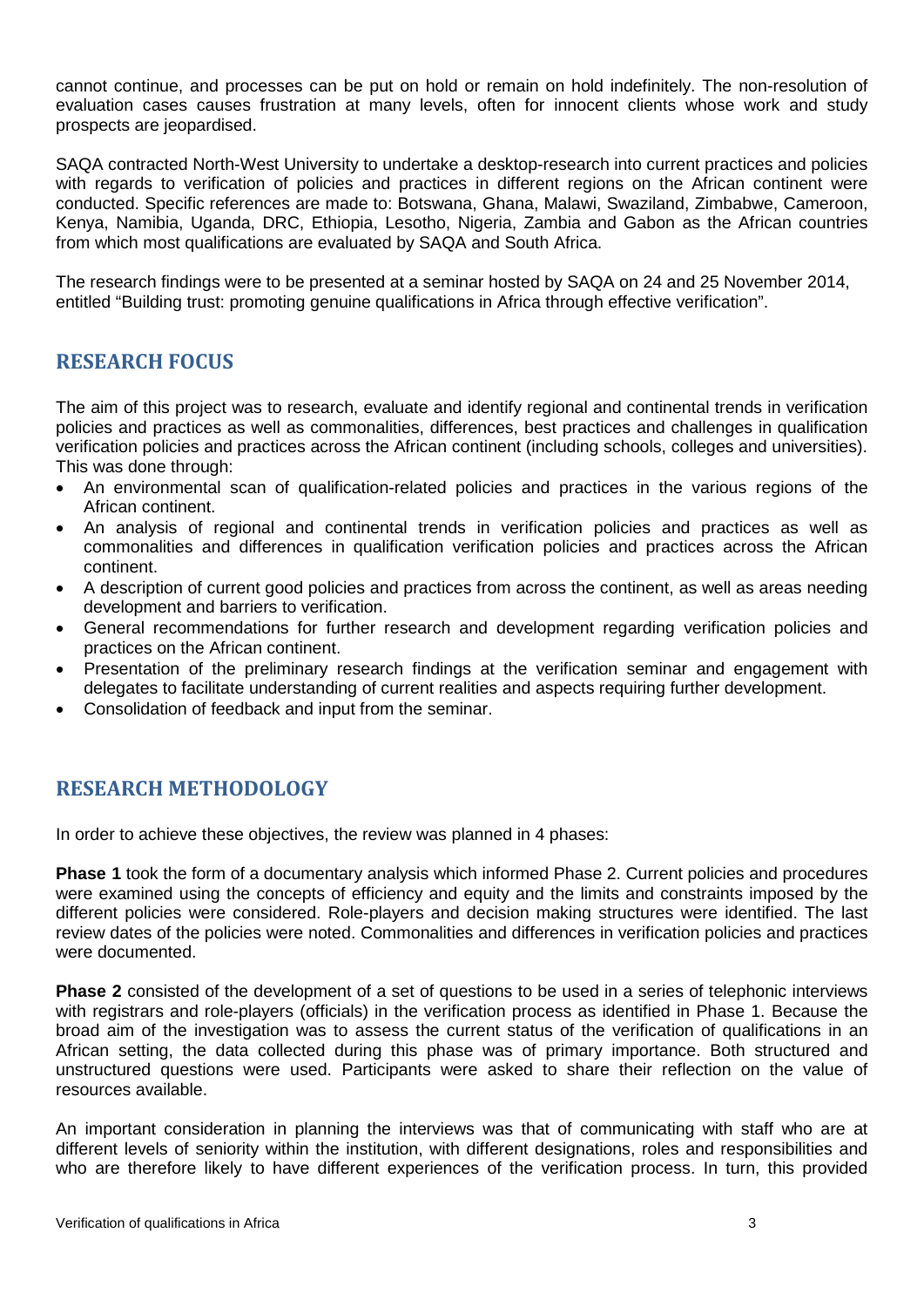multiple perspectives that allowed for a richer, more holistic and composite view. A representative sample of universities from each country were identified and contacted.

**Phase 3** was the analysis of the qualitative data collected to develop a final report, with a focus on:

- Best practices:
- Challenges;
- Regional and continental trends in verification policies and practices; and
- Recommendations.

**Phase 4** was the finalisation of a comprehensive report and dissemination of the findings, including a conference presentation.



**A DIAGRAMMATIC REPRESENTATION OF THE METHODOLOGY**

# <span id="page-6-0"></span>**PROCESS OVERVIEW**

### *Phase 1*

A summary of the Education bodies of Governance was compiled using an extensive electronic search. Role-players and decision making structures were identified as well as current legislative issues affecting the provision of education.

Various international verification practices refer to websites which are regarded as valuable resources where more information about institutions, their status and contact information can be found.

National official sources, referring to:

- Website of the accreditation /quality assurance bodies.
- Website of the Ministry Of Education.
- Websites of the associations of accreditation/quality assurance agencies. And
- Official national publications regarding the education system.

International official sources, referring to:

- Websites of international organisations such as UNESCO [\(http://www.unesco.org/en/education\)](http://www.unesco.org/en/education);
- Websites of credential evaluator networks such as the ENIC and NARIC Networks [\(www.enic](http://www.enic-naric.net/)[naric.net\)](http://www.enic-naric.net/).

Publications containing information about the national education systems/accreditation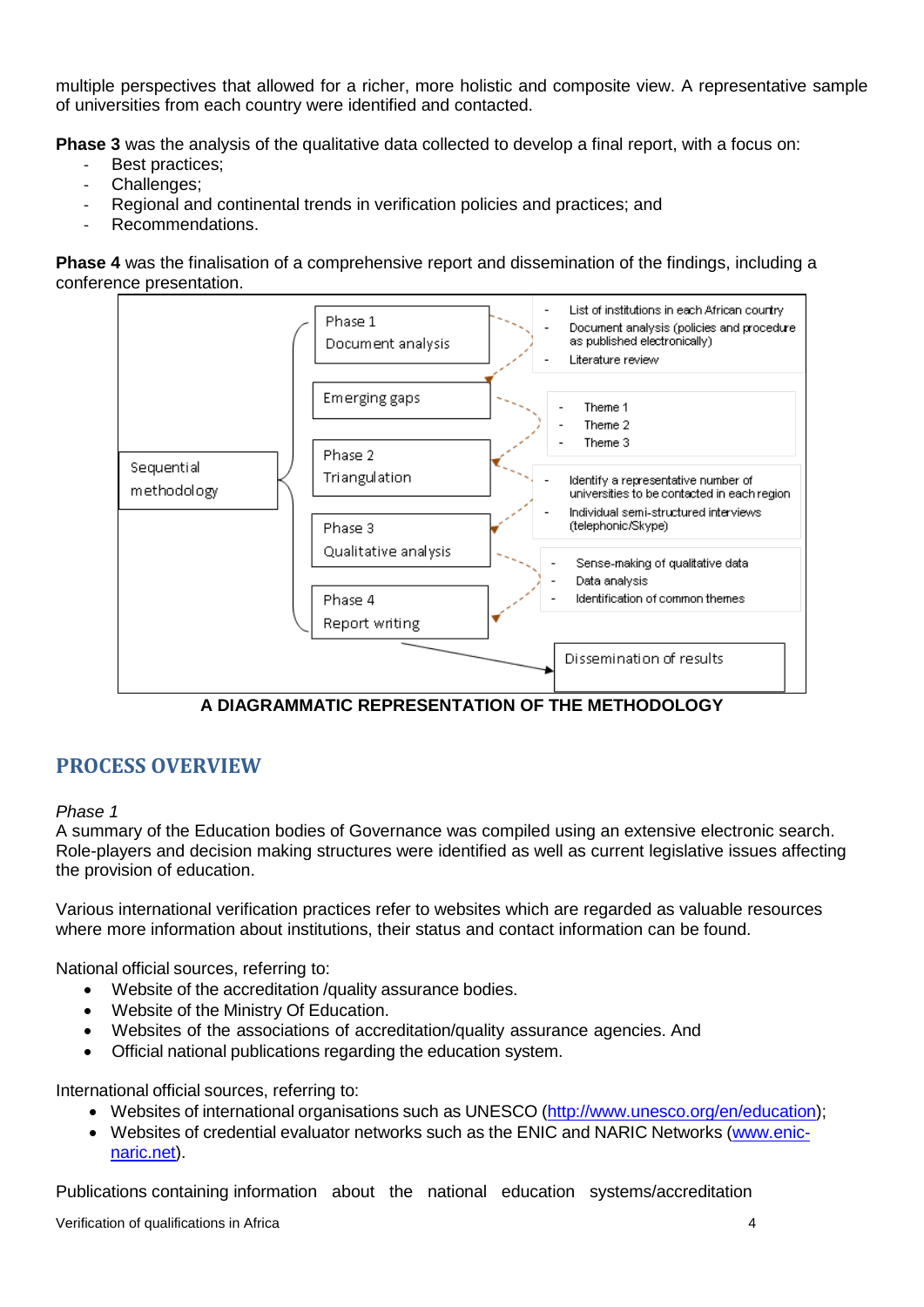and recognition, such as:

- the International Association of Universities [\(http://www.iau-aiu.net/\)](http://www.iau-aiu.net/);
- WHED. [\(http://www.whed.net/home.php\)](http://www.whed.net/home.php). [International Association of Universities' Worldwide](http://www.whed.net/home.php)  [Database of Higher Education Institutions, Systems and Credentials.](http://www.whed.net/home.php)

A comparison of information found on websites of national official sources and that of secondary sources, proved to contain substantial differences, highlighting again the risk of relying on information from electronic resources. The sources are not updated frequently and website owners rely on different sources for information. This poses a risk on relying on the validity of sources on secondary websites. According to Nicholas Poulton, Editorial Assistant of the International Association of Universities/International Universities Bureau, the World Higher Education Database is updated by the national bodies of each country using information provided on their institutions. The database is updated on a 4-yearly cycle (working on four regions: ENIC-NARIC countries; Africa; Asia-Pacific; Americas) and they are currently working on the ENIC-NARIC region (with the exception of Australia and New Zeeland which was done last year with the Asia-Pacific region). However, an online verification and comparison of data on WHED, compared to information on official ministerial databases, revealed significant differences in country profiles.

The environmental scan also highlighted a number of collaboration initiatives in Africa which impacts on the recognition of foreign qualifications, although more on equation and not necessarily on verification. The collaboration initiatives however, have the potential to assist with the establishment of a professional network, which can in turn enhance qualification verification. These initiatives are, amongst others: The African Higher Education and Research Space (AHERS), the Harmonisation of Higher Education Programmes, Credit accumulation and transfer system (CATS), the Arusha Convention and the Groningen Declaration.

Challenges experienced with this preliminary survey included:

- Unavailability of websites.
- Websites not in English.
- No information of officials listed on the websites.
- Inactive/broken links to information.
- The documents were not dated to indicate the approval of the policy or procedure. There is thus a significant risk that policies found were outdated.
- Contradictory information is found on different electronic resources. The website owner therefore plays a crucial part in considering data integrity.

### *Phase 2*

An open-ended questionnaire was developed to assess the current status of the verification of qualifications in an African setting. For a list of questions, see Appendix A.

A telephone and electronic survey was conducted with specific focus on verification practices and policies relating to:

- tertiary education (universities);
- school leaving and vocational education institutions;
- national and regional authorities, such as evaluation agencies and quality assurance bodies.

A total of 40 education institutions in Africa, of which contact details were available on official university websites, were randomly selected. These institutions represent polytechnics, universities as well as technical and vocational training institutions. A total of 15 national and regional authorities were contacted. Due to poor telephone connections, a number of the phone calls were followed up via e-mail. The preliminary findings were further validated during a two-day international seminar organised by SAQA, where officials from the different countries were invited.

### *Phase 3*

Analysis of the qualitative data collected.

*Phase 4*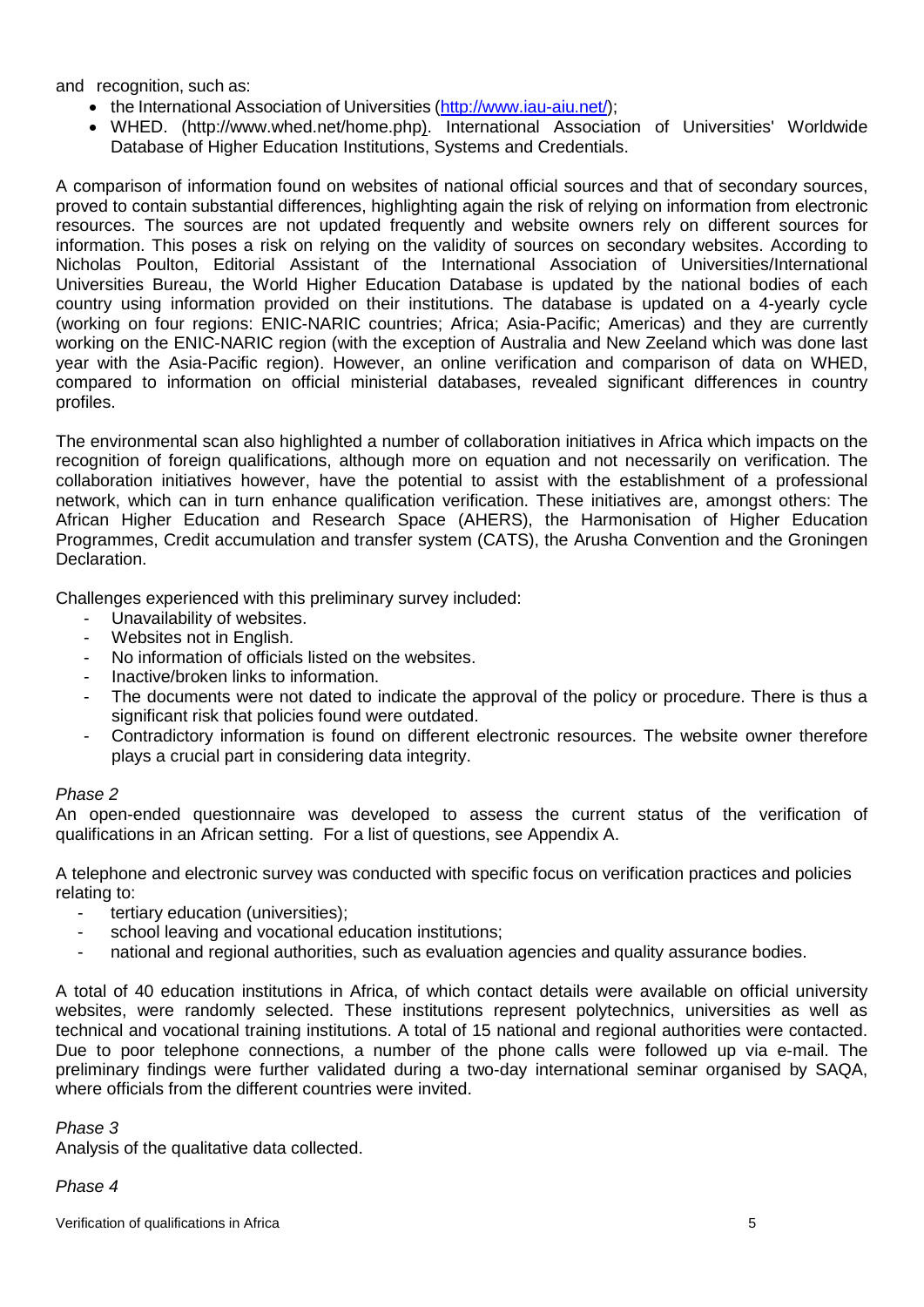<span id="page-8-0"></span>Finalisation of a comprehensive report and dissemination of the findings.

# **RESEARCH FINDINGS**

### <span id="page-8-1"></span>**Environmental Scan**

Information relating to qualification verification practices and policies could be found for the following countries: Kenya, Uganda, Namibia, Cameroon and Swaziland.

All the documents clearly distinguish two processes after receiving foreign qualifications. These are:

- A detailed description of documents that need to be submitted.
- A process for establishing equivalence of qualifications.

Only brief statements are made about the confirmation of awards by relevant issuing bodies, such as:

- Communication with foreign institutions and authorities, as well as access to databases to verify awards.
- Extensive investigation by the evaluators to authenticate the foreign institutions and the qualifications they offered.
- Extensive communication (e-mails, postal services, faxes and telephone calls) to authorities in the country of origin for information regarding education systems and regulatory frameworks.
- Consistent scanning of the international environment for any changes in laws, qualifications and other relevant information.
- A variety of investigative tools are used to verify foreign qualifications. These include:
- An examination of all the documents submitted for evaluation to check for obvious signs of fraud.
- Communication with foreign institutions and authorities as well as access to databases to verify awards.
- Extensive investigation by the evaluators to check the authenticity of the foreign institutions and the qualifications offered by them.
- Extensive communication (e-mails, postal services, faxes and telephone calls) to authorities in the country of origin for information regarding education systems and regulatory frameworks; and
- Consistent scanning of the international environment for any changes in laws, qualifications and other relevant information.
- The guidelines for the evaluation and verification of foreign qualification from the Kenya National Examination Council (KNEC, 2014) states: 'A letter by the embassy/ministry of education of the country where the certificate originated from, giving a detailed report on the accreditation status of the examination board which issued the certificate'.

Only two countries indicated in their process documentation that fraudulent documents will be reported to the authorities, i.e. Uganda and Namibia.

The Uganda National Examination Board states (UNEB, 2014): 'The equating officer carefully examines the certificate/document submitted for equation with the view to answer the following questions to ensure validity of the documents:

- Is it an original document? If not, reject.
- Is the certificate/document issued by a body/authority legally mandated to do so in that country? If not, reject.
- Is the certificate genuine? In establishing the genuineness of the certificates, reference is made to the security features and the signatures. In case of doubt, the Executive Secretary writes to the issuing authority for verification. If the certificate is not genuine it is confiscated and the applicant handed over to the police for further investigation
- If the certificate is genuine the applicant is authorized to go and pay the equating fee. After confirmation of payment, by showing receipt issued by account department, the equating officer can now go ahead and establish the equivalence using the database information and experience.
- A letter addressed to the institution seeking the equated results is written, typed, signed by the equating officer and sealed. The equating officer has a seal specifically made for the equated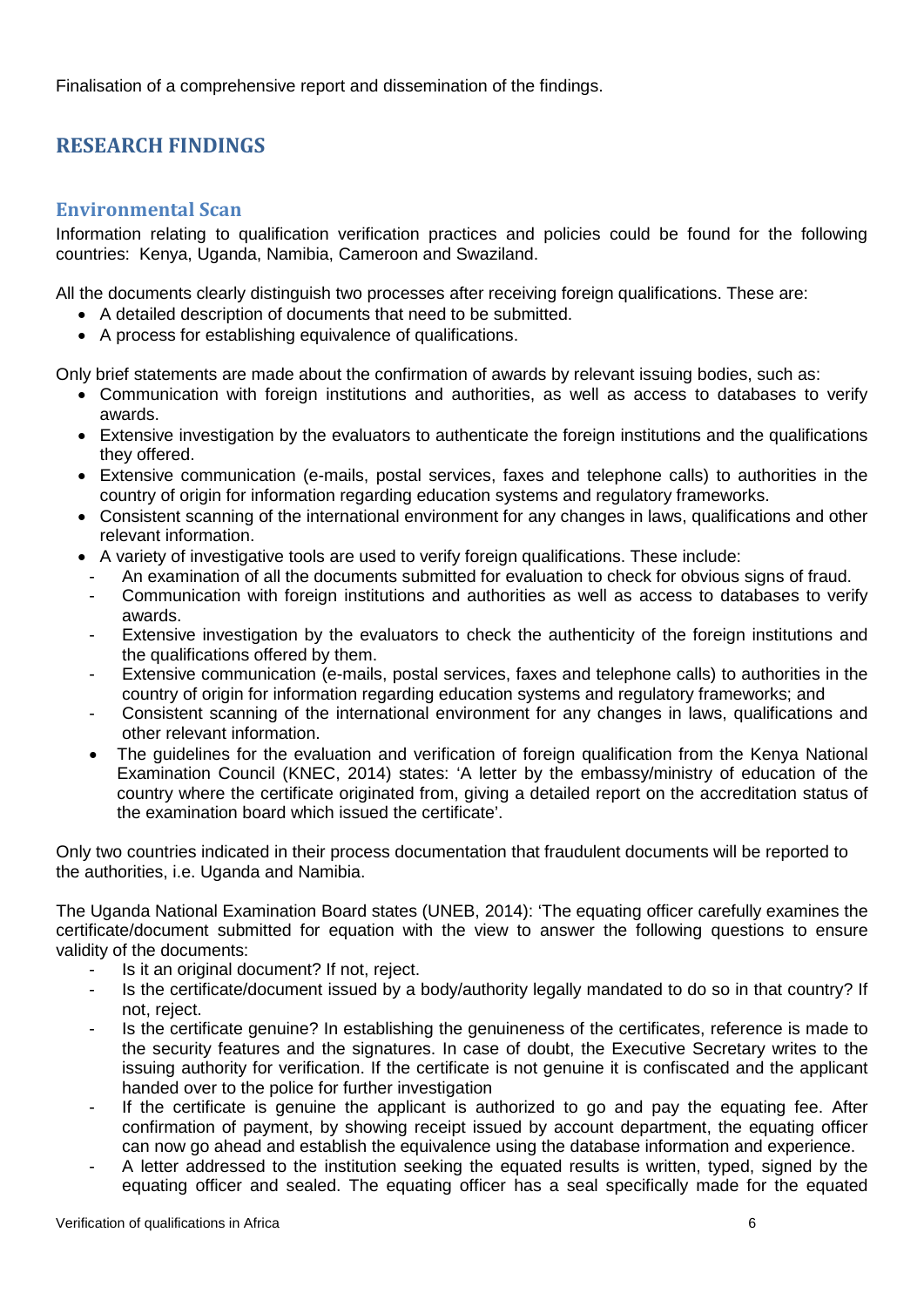results. There is only one person designated to sign the letters of equated results and also the one to keep the seal. These precautions are meant to check on possible forgeries'.

The Namibian qualification authority stipulates that it reserves the right to share the information with institutions and government agencies as appropriate (NQA, 2014).

The procedure for the verification of foreign qualifications from Cameroon makes no reference to any steps taken to verify the authenticity of a document. The procedure only refers to:

- verification of the information on the certificate/diploma presented;
- collection of information necessary for evaluating the certificate/diploma presented, teaching system, training and admission requirements, duration of studies, as well as the status of the institution in the country where the qualification is issued.

The Sub-Department of Comparative University Systems and Academic Equivalence in Cameroon has three services, namely:

- Comparative University Systems Service.
- Professional Training Equivalences Service.
- General Education Equivalences Service.

Qualitative feedback from Zimbabwe respondents revealed that when fraudulent qualifications are reported to the police they often indicate that they can do very little because they cannot trace the people who submitted qualifications for verification. This is even more difficult when the process goes across borders.

# **Table 1 Summary of the structure of the education systems and authorities in Africa**

**Botswana** Basic education covers both primary education which lasts for seven years leading to the Primary School Leaving Certificate (PSLE) and Junior secondary education that leads to the Junior Certificate. Senior secondary education leads to the Botswana General Certificate of Secondary Education (BGCSE), which is a prerequisite for admission to university. The running of the Senior Secondary School examinations by the University of Cambridge Local Examination Syndicate (UCLES) was taken over by the Botswana government in 1998 (Nkosana, 2008).

The Government of Botswana has had a policy on vocational education (VET) and training since independence. The Department of Vocational Education and Training played a coordinating role without any framework to guide it. The Botswana National Vocational Qualifications Framework (BNVQF) is housed in the Ministry of Labour and Home Affairs by virtue of it being vocational in conceptualisation. The situation on the ground, however, shows that BOTA does most of its business with the Ministry of Education and Skills Development. In other words, it is within the Ministry of Education that most, if not all, providers of vocational courses are located

An evaluation by Tau and Stanslaus (2011), led to the conclusion that while there was a framework of some kind, there was limited dialogue among providers regarding articulation or transfer of credits from one institution to another. Secondly, there was no coordination at national level to ensure an absence of ambiguity regarding the credibility of qualifications in Botswana. Thirdly, and further compounding the state of affairs, was the fact that private providers offer courses that are developed and accredited elsewhere (for example, secretarial courses accredited by Pitman, or courses accredited by the City and Guilds of London Institute or the Institute of Commercial Management in the United Kingdom). Therefore, there are many qualifications of various descriptions associated with the same type of profession.

The Botswana Qualifications Authority (BQA) was recently established through the enactment of the Botswana Qualifications Authority Act No 24 of 2013. According to Young and Allais (2009), a growing number of countries are introducing qualification frameworks (QFs) following a common definition of outcomes, level descriptors and a set of occupational or knowledge fields. Botswana has been no exception to this trend. The passing of the Vocational Training Act (1998) led to the creation of the Botswana National Vocational Qualifications Framework (BNVQF). Prior to that, there had been no QF. The BQA commenced operations on 8 November 2013 following an order issued by the Minister of Education and Skills Development to affect the Act. The coming into effect of the BQA Act means that the Botswana Training Authority (BOTA) has been effective since 8 November 2013, continued under the new name of the Botswana Qualifications Authority (BQA) with the following objectives:

- To provide for and maintain the National Credit and Qualifications Framework (NCQF).
- To coordinate the education, training and skills development quality assurance system.

The Tertiary Education Council (TEC) falling under the Ministry for Education and Skills Development was created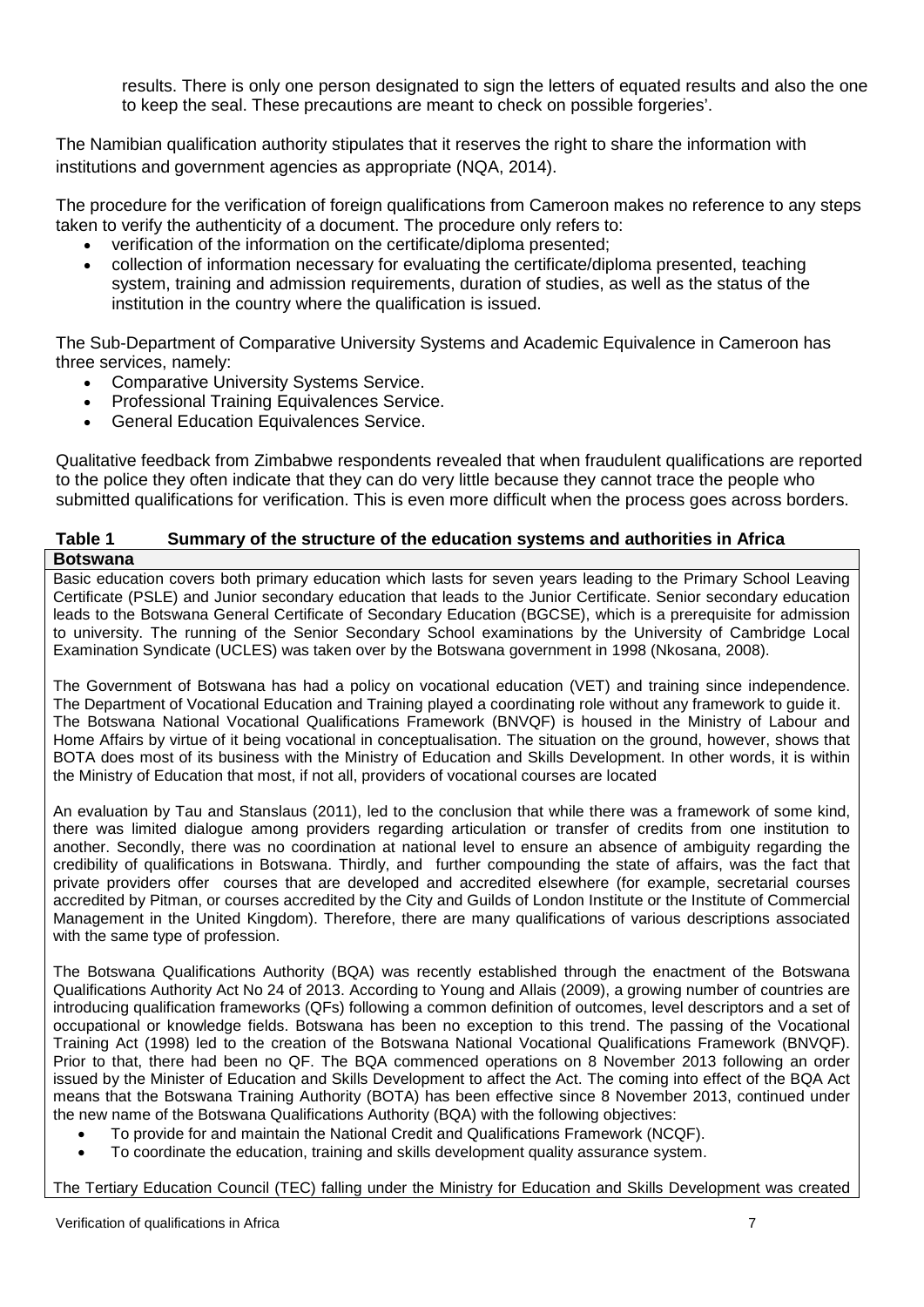in 2004 and quality assures training from diploma-level upwards. As a parastatal body responsible for the coordination of Tertiary Education and for determining and maintaining standards of teaching, examination and research in tertiary institutions, TEC was responsible for the registration of tertiary institutions and the quality assurance of programmes of learning. All institutions interested in offering tertiary education from Diploma programmes and above were required to register with the Tertiary Education Council. The institutions would go through a process of accreditation after three years of registration or one year of operation. As from 1 April 2014, **r**egistration and accreditation of institutions at tertiary level previously undertaken by the Tertiary Education Council (TEC), now known as the Human Resource Development Council (HRDC), will now be rendered by Botswana Qualifications Authority (BQA), previously known as Botswana Training Authority (BOTA). The administration of the former Vocational Training Fund (VTF), now called the Human Resource Development Fund will be administered by the HRDC.

#### **Cameroon**

Political responsibility for education rests with the Anglophone and Francophone Ministries of Education. Secondary education is the responsibility of the Ministry of Secondary Education/*Ministère Enseignements secondaires,* while the Ministry of Higher Education/*Ministère de l'Enseignement Supérieure* bears responsibility for higher education. The Republic of Cameroon has two education systems, the British system (in the south-western and north western provinces) and the French system (in the former French provinces), and the languages of instruction are accordingly English and French.

Higher education is mainly provided by universities, specialised institutions and schools. The Minister in charge of Higher Education takes final policy decisions regarding universities, although each university has a governing council. Councils are responsible for personnel recruitment. Several Higher Education institutions do not fall directly under the Ministry of Higher Education, but the Minister must ascertain that they meet academic standards. Some are directly run by other Ministries or form part of the private sector.

The Sub-Department of Comparative University Systems and Academic Equivalence (SUCE) as a structure and the National Commission for the Evaluation of Training Domains Offered Abroad (CNE) and its technical subcommissions as organs, at the level of the Ministry of Higher Education (MINESUP) is charged with issuing equivalences for certificates/diplomas, qualifications and grades.

Cameroon has not established a national qualification framework. Neither are national qualifications referenced to an overarching framework.

#### **DRC**

The educational system is based on the Belgian education system. Higher education was expanded in the 1990's mostly in the private sector. Many private higher education institutions are not recognized but claim to be affiliated with universities or colleges located in Western Europe and North America.

The DRC has five national ministries responsible for education – the ministry for primary, secondary and professional education (ministère de l'Enseignement primaire, secondaire et professionnel), the ministry for higher and university education (ministère de l'Enseignement supérieur et universitaire), the ministry for social affairs (ministère des Affaires sociales), for informal education, the youth ministry (ministère de la jeunesse), for skills training, and the ministry of health fornursing education (ministère de la Santé). The splitting of responsibility for education causes a lack of coordination.

Archives for the educational system are also in a very poor state. Management of records is handled by the various government ministries and institutions responsible for education, rather than centralised in one national archive; the state of the archives thus varies greatly even in central government offices and some are completely disorganised and in need of rehabilitation. Computerisation is almost non-existent, except for an effort to computerise the records relating to the examen d'État since 2008 (AfriMAP, 2009). Before 2005, it took a number of years for graduates to get their degree certificate as a result of the number of signatures from the institutions and the signature of the Minister of Education that has to be on the certificate. The process has improved since then, yet there is still a delay between graduation and receiving a certificate and the timeframe is unknown and varies.

#### **Ethiopia**

Secondary School Credentials Required for University Level Admission is regulated by the Ethiopian Higher Education Entrance Examination.

Ethiopia's Technical and Vocational Education and Training (TVET) system is in dire need of government attention in order to remedy the many challenges it currently faces. The system struggles to coordinate a variety of providers at different qualification levels. A TVET Leaders and Trainers Qualifications Framework (TLTQF) was introduced in 2010 (MoE, 2010).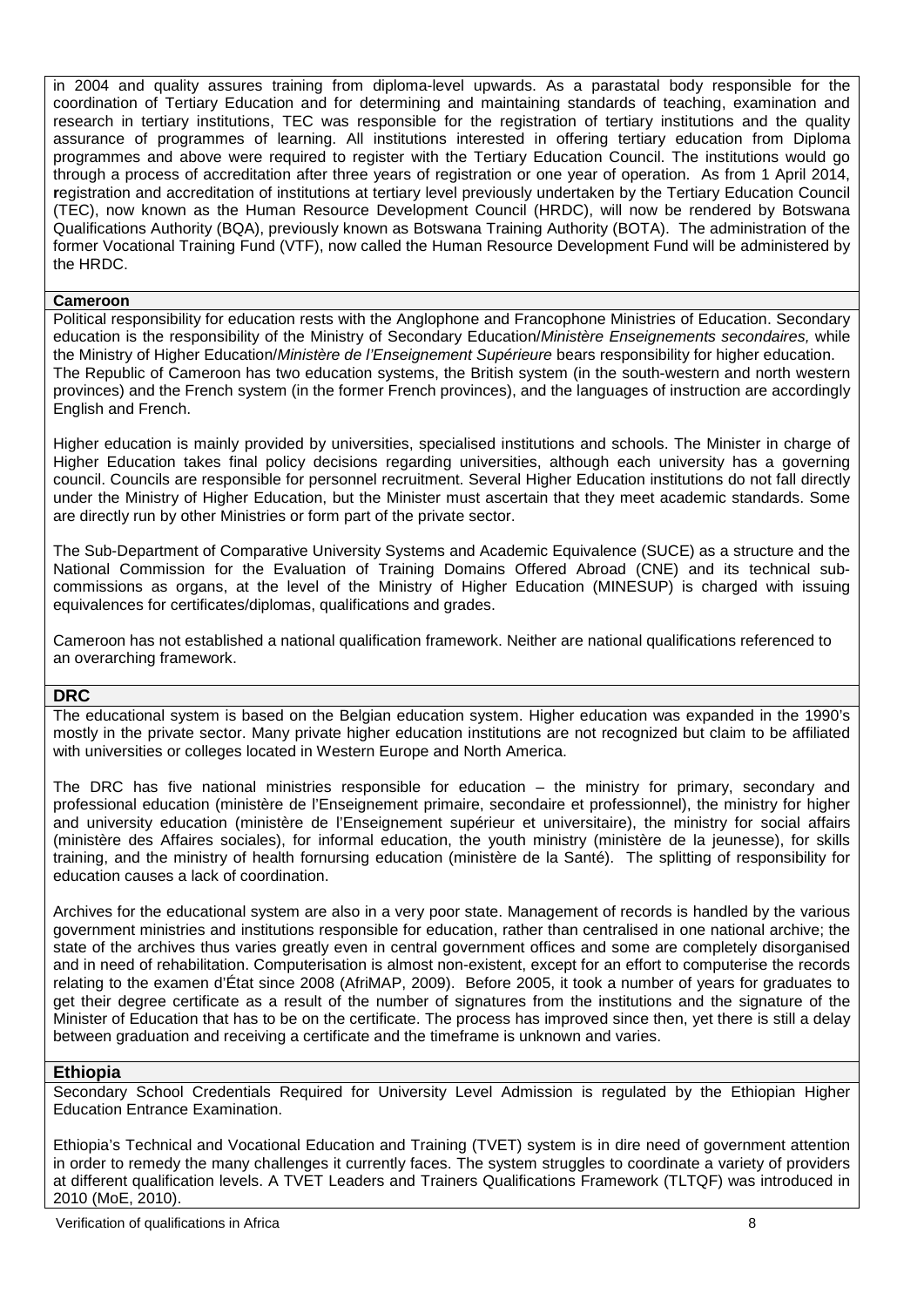The Ministry of Education has established the National Organization for Examinations (NOE) with the responsibility of managing examinations at all levels. At the end of grade 10, students sit the Ethiopian General Secondary Education Certificate Examination. At the end of grade 12, students must sit the Ethiopian Higher Education Entrance Examination to enter higher education institutions.

Higher education, provided by universities, university colleges and specialised institutions, is regulated by the Ministry of Education. The University Senate awards credentials which are recognized by the country. The Ministry of Education is mandated to accredit private and public Higher Education institutions according to whether they fulfil the required standards. There are also Junior colleges and colleges offering diploma programmes that are under the responsibility of regional governments and private providers.

The Ethiopian National Qualifications Framework (ENQF) is being developed by a taskforce set up in 2007 by the Ministry of Education. Since 2010, the Higher Education Strategy Centre (HESC) was mandated to coordinate the process of the ENQF development and implementation in close collaboration with the Ministry of Education and other relevant agencies (Proclamation No. 650/2009 and 691/2011 (Ashcroft and Rayner, 2011). The ENQF aims to:

- raise the quality of educational programmes, and therefore also the credibility of qualifications, by establishing quality assurance processes and setting out nationally valid standards detailing the knowledge, skills and competences expected of graduates of all ENQF qualifications;
- make Ethiopian qualifications more relevant to industry and the labour market;
- promote equity and access to education for all Ethiopians;
- provide mechanisms for the recognition of learning gained in formal, non-formal and informal settings;
- harmonise the three sub-sectors (general, TVET and higher education) by setting common standards and progression pathways between them, improving the transparency and comparability of qualifications.

Ethiopian higher education does not yet have the quality assurance systems that would withstand international scrutiny; nor that could assure its stakeholders that the education provided is relevant and appropriate. Universities have no mechanisms to assure themselves or their Boards in a systematic way that their students, teaching, learning and assessment processes, or facilities meet institutional, national or international standards. Curriculum development, validation and review processes exist but are not generally standardized at institutional level. There is no systematic process of externality in the assessment of quality, relevance or standards. Although institutions in Ethiopia have established good practice that would stand up to international scrutiny there is a lack of systems. The challenge is to develop these practices into a system-wide set of expectations that are monitored and evaluated. Unless this happens, it may be the case that quality exists (and in this context, quality includes relevance), but it cannot be assured.

#### **Gabon**

Education in Gabon is largely based on the French educational system. French is sole medium of instruction. On a federal level, it is regulated by two Ministries: the Ministry of Education, in charge of pre-kindergarten through High School, and the Ministry of Higher Education and Innovative Technologies, which is in charge of universities and professional schools.

There are several different kinds of secondary schools in Gabon, of which general and technical institutions are the most common. Others include private and international schools. The state program takes 7 years to complete. After 4 years students write their brevet d'études du premier cycle examination. At the end of the period they graduate with a baccalauréat. Vocational and on-going adult education is under the control of the ministry of technical education and vocational training. Its primary role is to suggest strategies that re-integrate citizens into the more important sectors of the economy.

There are a variety of tertiary education institutions in Gabon, including national higher schools, institutes and state universities. Higher education is provided by public universities as well as by various higher institutes, both public and private. Higher education in Gabon, which began in 1971 with the founding of the national university, gradually grew and is now comprised of three universities and six 'grandes écoles' and is governed by 'Ministère de l'Education nationale, de l'Enseignement supérieur et technique'.

#### **Ghana**

The Ministry of Education is the authority responsible for policy formulation, the administration and financing of education at the national level. Higher Education includes universities and university colleges; professional institutes and pre-service training institutes. Higher technical/vocational education is provided by post-secondary pre-service training institutions under sector Ministries.

Secondary School Credentials required for University level admission are obtained from the West African Senior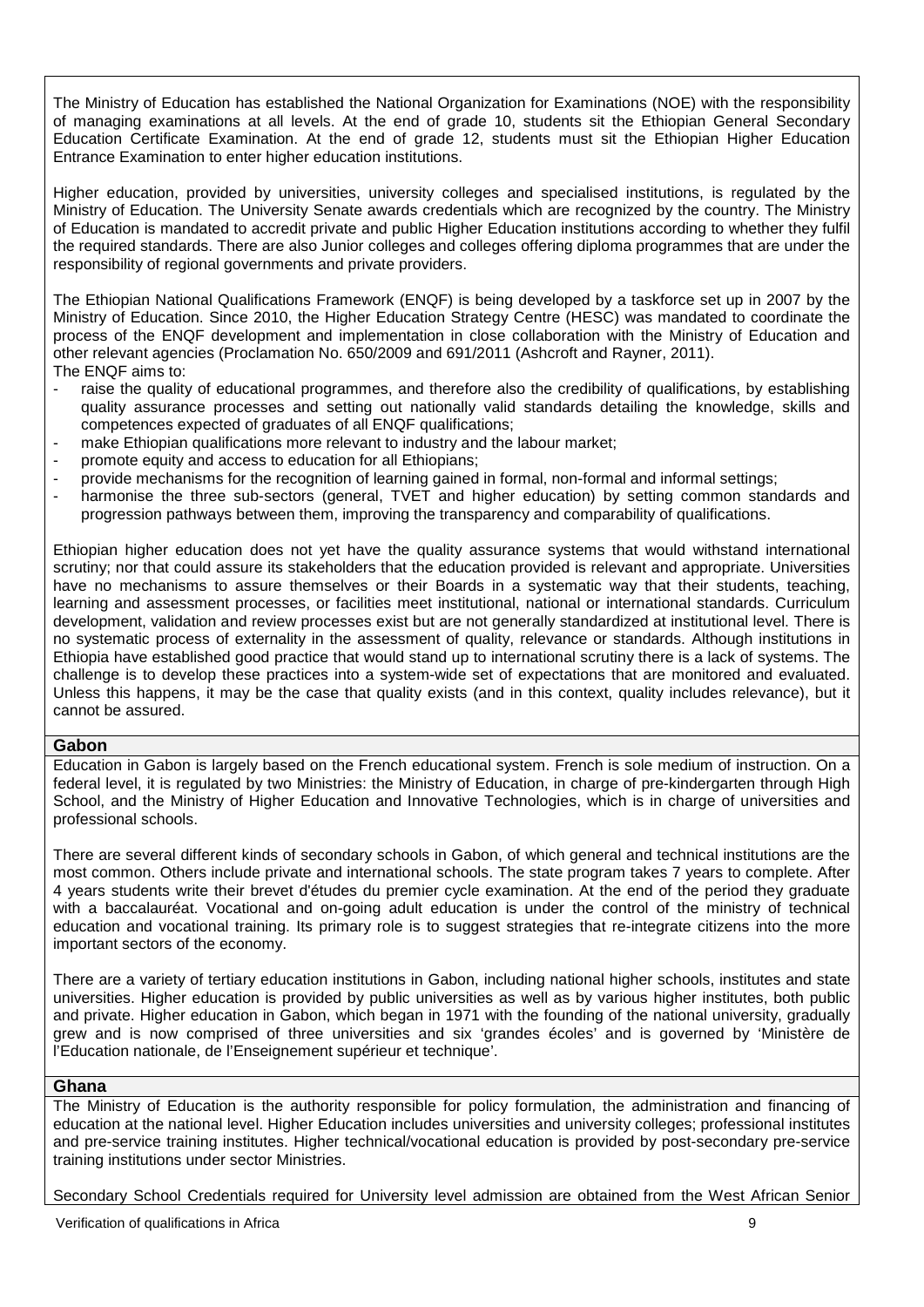School Certificate Examination.

The National Accreditation Board (NAB) accredits both public and private Higher Education institutions' programmes and determines the equivalences of diplomas, certificates and other qualifications awarded by institutions in Ghana or elsewhere.

Ghana has not established a national qualification framework, nor have national qualifications been referenced to an overarching framework (NUFFIC, 2013).

The National Accreditation Board (NAB) reviews study programmes. For Access to Non-University Post-Secondary Studies: Credentials should be sent to the Executive Secretary, National Accreditation Board. For Access to University Level Studies: Foreign credentials in the form of certificates should be sent to the Academic Registrar of the university. This applies to both nationals with foreign credentials and foreigners. For Access to Advanced Studies/Research: Foreign credentials in the form of certificates, transcripts and Referee's reports of two or three people should be sent to the office of the Dean of Graduate Studies of the university. This applies to both nationals and foreigners.

Access to the profession is subject to the recognition of credentials by the professional associations and to passing professional qualifying examinations. Foreign credentials should be sent to the Board or Institute of the individual professions. In addition, candidates should pass the professional examination conducted by the professional body.

### **Kenya**

Political responsibility for the education system lays with two ministries namely Ministry of Education and the Ministry of Higher Education, Science and Technology.

Primary education lasts 8 years in Kenya. Secondary education in Kenya is focused both on those pupils who plan to enter the labour market afterwards and those who plan to continue on to higher education. Secondary education ordinarily takes 4 years. Following completion of primary education and the award of the Kenya Certificate of Primary Education (KCPE), pupils have the option of following a vocationally oriented study programme as part of the artisan and trade programmes at youth polytechnics. These programmes lead to a variety of diplomas and certificates. Post-secondary technical study programmes are delivered by various technical training institutes and institutes of technology.

Admission to higher education at Kenya's public universities is managed by the Joint Admissions Board (JAB). The JAB is an umbrella body for admissions, with representatives from all public universities as well as the Ministry of Higher Education, Science and Technology and the Commission for Higher Education.

Higher Education is offered in public universities (some of them with constituent colleges) and private universities. Universities are autonomous. All administrative functions are independently managed by University Councils. Apart from universities, there are a number of post-secondary institutions offering training at diploma and certificate levels. Technical education is offered at polytechnics, institutes of technology and technical training institutes.

The Ministry of Higher Education, Science and Technology is tasked with developing higher and technical education and enhance integration of science, technology and innovation into national production systems for sustainable development.

The Commission for University Education (CUE), previously called Commission for Higher Education, and reorganised in 2012, is responsible for accreditation, planning, budgeting and financing of public universities; accreditation of private universities; coordination of education and training in middle level colleges for the purpose of admission to universities; standardization, equation and recognition of qualifications; and advice and recommendations to the Government on matters relating to university education. Recognition of the system is by done a Committee of the Commission for Higher Education (CHE). Experts in relevant disciplines are invited to the Committee. Private universities are established by a Charter granted by the President of Kenya upon recommendation of the Ministry of Education, following a recommendation of the CHE.

In September 2012, Margaret Kamar, Minister of Higher Education, Science and Technology, signed *The Universities Bill 2012*, which seeks to introduce changes to Higher Education, such as:

- Abolishing the decades-old CHE, which has to date, regulated the sector and replacing it with the Commission for University Education (CUE).
- The CUE would advise government on university education policy, undertake accreditation inspections, monitor and evaluate the state of university education and ensure compliance with set standards.
- Additional new bodies running the educator sector would include the Universities Funding Board to coordinate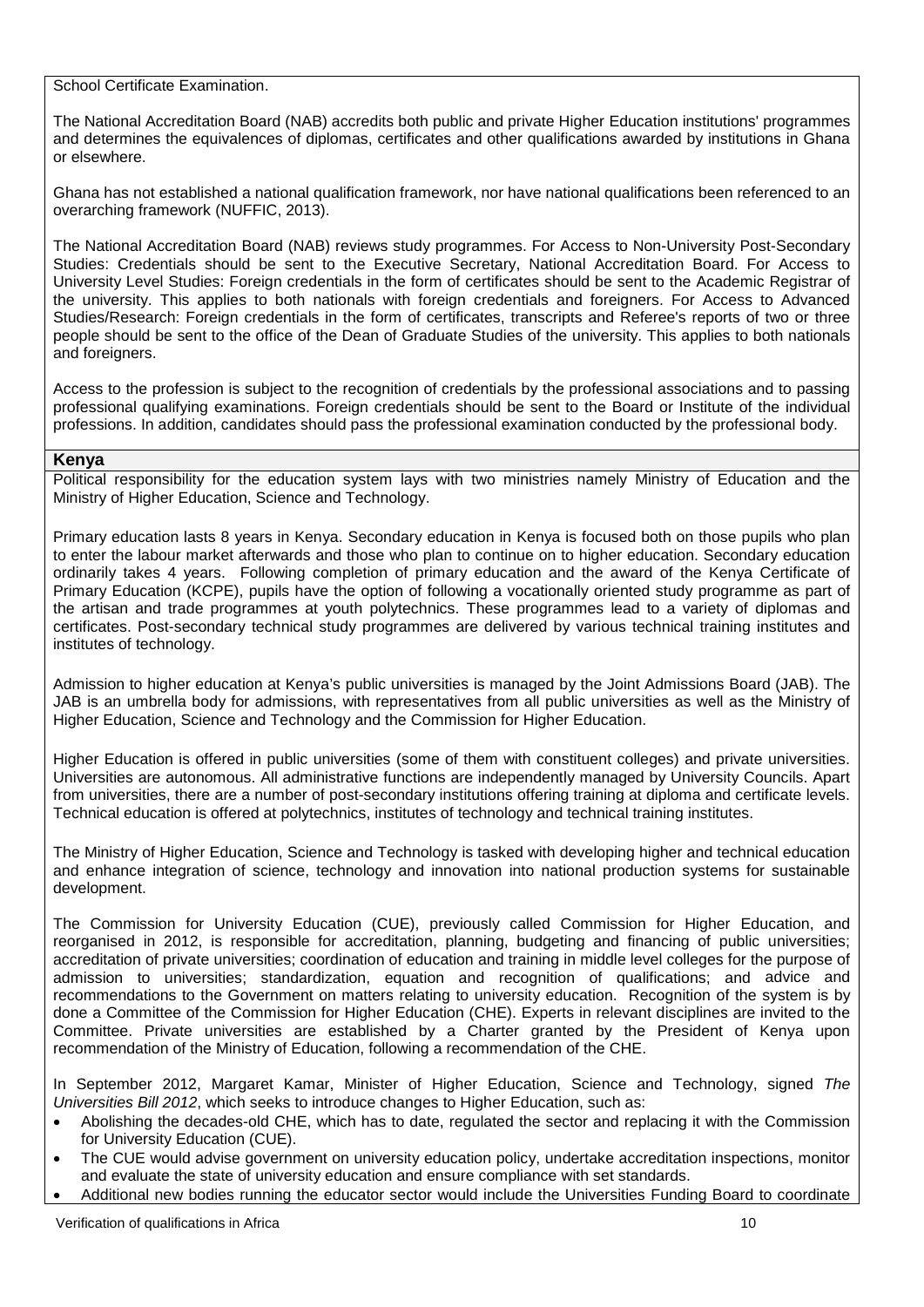financing of universities; the Kenya Universities and Colleges Central Placement Service, to handle admissions to public universities and colleges; and the Technical and Vocational Education (TVET) Funding Board, to handle funding of the TVET sector – a role previously undertaken by individual, middle-level colleges.

In January 2012, the bill was signed into law, bringing public universities, which were previously governed by specific acts of parliament, under the same law as private institutions.

Kenyan authorities, in partnership with the East African Community (EAC), are also promoting more student mobility. To that end, in November 2012, education ministers from Kenya, Burundi, Rwanda, Tanzania and Uganda met in the Rwandan capital Kigali, and after three years of negotiations, approved the Inter-University Council for East Africa (IUCEA) Bill 2012. This bill aims to achieve a unified university system in the region and enables the building of a system allowing students access to learning and mobility across East Africa. Officials are of the opinion that these harmonisation efforts could help avoid accreditation disputes, such as the recent trouble thousands of Kenyan graduates of Kampala International University in Uganda have been facing upon learning that their qualifications would not be recognised because some courses had not been cleared by the Commission for University Education.

### **Lesotho**

The Ministry of Education and Training is responsible for the management, provision and regulation of education and training.

Pre-higher education is offered by government, church, community and private schools. After seven years of primary school which lead to the Primary School Leaving Examination, pupils enter a junior secondary school which offers three years of secondary schooling leading to the Junior Certificate Examination (minimum requirement for admission to craft courses), followed by a two-year course in a senior secondary school leading to the Cambridge Overseas School Certificate. All examinations are organized by the Examination Council of Lesotho (ECOL). Higher education in Lesotho includes all post-high school education with a minimum continuous duration of at least 2 academic years. It consists of several public and private institutions (IAU, 2012).

The Council on Higher Education (CHE) is a statutory corporate body established by Section 4 of the Higher Education Act of 2004. The overall mandate of CHE is to regulate the Higher Education sector and promote quality assurance in Lesotho.

The Council on Higher Education (CHE) office was only set up in 2010 and the appointment of Director Quality Assurance & Standards and Director Policy, Strategy and Information in July 2011, strengthened the capacity of the Secretariat and enabled CHE to make significant strides in developing systems, tools and operational documents. Minimum Programme Accreditation Standards and Guidelines for Registration of Private Institutions were approved by Council in April 2012, and are now awaiting legislation. The Policy on Higher Education in Lesotho was approved by Council in September 2012 and is now awaiting official approval and legislation.

#### **Malawi**

The Ministry of Education and Human Resource Development (MOEHRD) is responsible for the provision of primary, secondary and tertiary education. However, the provision of technical and vocational education falls under the Ministry of Labour and Vocational Training (MOLVT).

The Malawi National Examinations Board (MANEB) has responsibility over the following public examinations:

- Malawi School Certificate of Education (MSCE).
- Junior Certificate of Education (JCE).
- Primary School Leaving Certificate of Education (PSLCE) including artisan examinations.

To date, the Malawian TEVET system lacks an appropriate and comprehensive quality assurance mechanism. The accreditation of training providers does not yet exist, although TEVETA is working on the conceptualization of a modern accreditation system. Currently, the registration of all TEVET providers in Malawi, combined with institutional assessments can be seen as a first step.

#### **Namibia**

Evaluation regulations were gazetted in 2007 and guides the process of evaluation in Namibia

When evaluating qualifications the Namibia Qualifications Authority (NQA) seeks to confirm the legality, validity and credibility of the qualification document submitted and the qualification to which the document refers. The NQA then analyses available information to express each qualification in terms of the nomenclature and structural features of the National Qualifications Framework of Namibia. This serves to assist the recognition of qualifications by other bodies for the purpose of academic, career and/or professional placement of the qualification holder.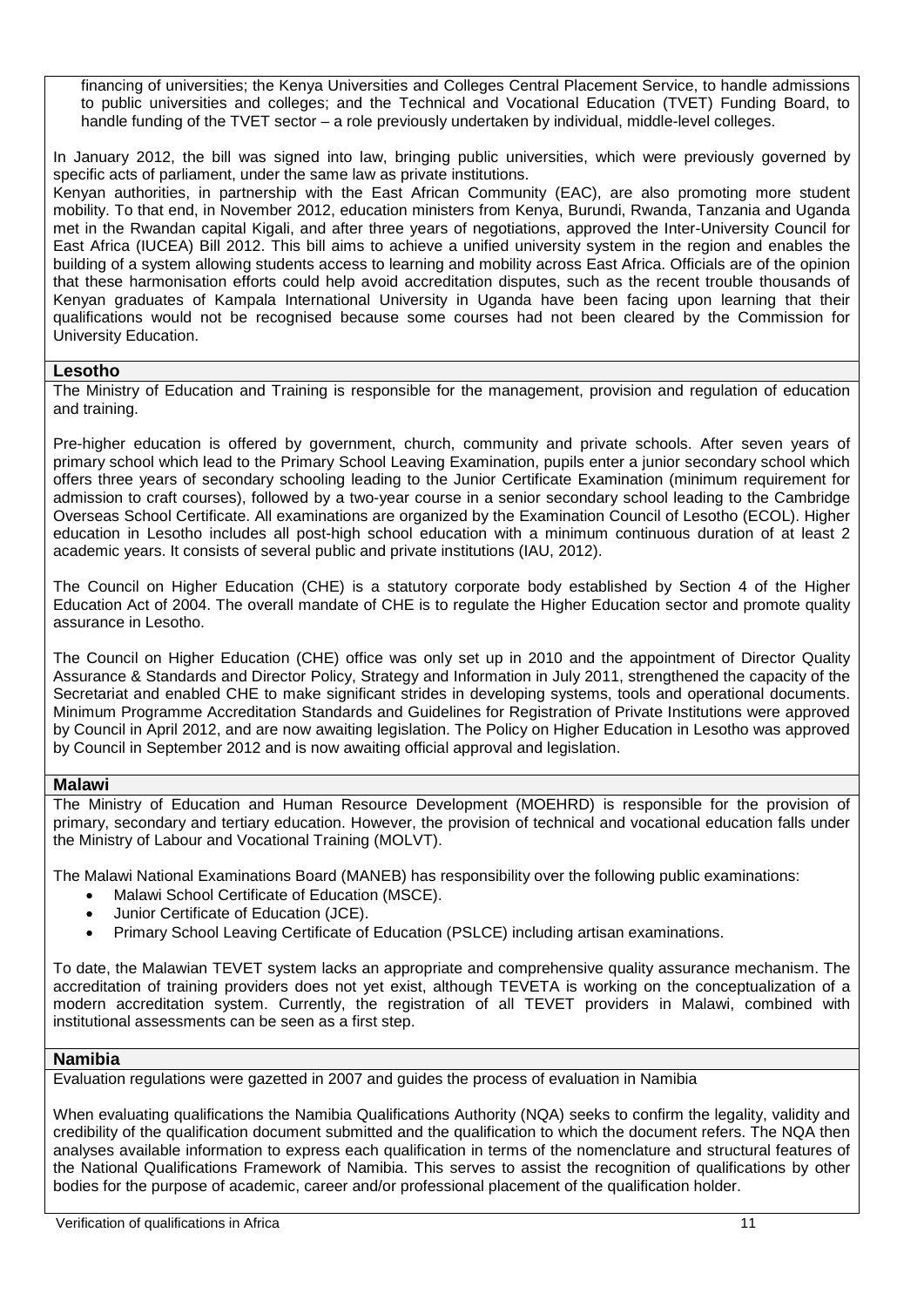Appointed by the Ministry of Education, the National Council for Higher Education (NCHE) has, in order to promote the establishment of a co-ordinated higher education system, the access of students to higher education institutions, and quality assurance in higher education; as well as to advise on the allocation of funds to public higher education institutions.

#### **Nigeria**

Basic education includes primary education (six years) and junior secondary (three years). Pupils who complete junior secondary school are streamed into senior secondary school, technical college, vocational enterprise institutions or apprenticeship centres. Technical colleges are the only alternative to senior secondary schools as a route to further formal education and training after junior secondary education. To enter university, students have to pass the Unified Tertiary Matriculation Examination (UTME). The Joint Admission and Matriculation Board (JAMB) conduct the Matriculation Examination for entry into all universities, polytechnics and colleges of education in Nigeria.

Higher education is provided by universities, polytechnics, colleges of education and innovative enterprise institutions. The Federal Ministry of Education (FME) has been vested with the overall responsibility for laying down national policies and guidelines for uniform standards for all levels of education in Nigeria.

The National Examinations Council (NECO) is responsible for conducting the Junior and Senior School Certificate Examination (SSCE), as is the West African Examination Council (WAEC).

The National Business and Technical Examinations Board (NABTEB) conduct the National Technical Certificate (NTC)/National Business Certificate (NBC) examinations, as well as the advanced level versions of these exams in a number of trades/disciplines such as engineering and construction.

The National Universities Commission (NUC) operates under the Federal Ministry of Education and is mandated to approve programmes, monitor universities and accredit programmes. The NUC provides a comprehensive listing of recognised federal, state and private universities in Nigeria.

The Federal Ministry of Education, through the National Council of Education (NCE), coordinates education policies and procedures through the federation.

The Joint Consultative Committee (JCC) is an independent body of professional educators acting in an advisory capacity to both the Federal and State Ministries of Education, universities, institutes of education and other education agencies.

The National Universities Commission (NUC) of Nigeria became a statutory body in 1974 and its main functions are:

- Granting approval for all academic programmes run in Nigerian universities.
- Granting approval for the establishment of all higher educational institutions offering degree programmes in Nigerian universities.
- Ensure quality assurance of all academic programmes offered in Nigerian universities; and
- Channel for all external support to the Nigerian universities.

In addition to providing standardised minimum guide curricula for technical and vocational education and training, the National Board for Technical Education (NBTE) also has the responsibility of establishing minimum standards in polytechnics, technical colleges and other technical institutions in the Federation. The NBTE supervises and regulates, through an accreditation process, the programmes offered by technical institutions at secondary and post-secondary levels. It is also involved with the funding of polytechnics owned by the Government of the Federation of Nigeria. The NBTE provides a comprehensive listing of approved polytechnics and technical colleges in Nigeria.

The National Educational Research and Development Council (NERDC) was established in 1972 to encourage, promote and coordinate educational research programmes in Nigeria. This agency provides significant data on educational problems within Nigeria and its work underpins the reform agenda nationally.

According to the Nigerian Minister of Education, Mr Malam Ibrahim Shekarau, the National Universities Commission (NUC) has discovered 55 illegal universities operating in the country (Guardian, 2014). The minister said the government would do everything to ensure that operators of such illegal universities are 'stopped from further ruining the future of the nation's youths.'

He called on state governments to complement the efforts of the tertiary education regulatory bodies by creating more awareness on the existence of unapproved universities, polytechnics and colleges of education by explaining clearly the damage such institutions can cause individual victims and society in general.

#### **Swaziland**

The Ministry of Education and Training is responsible for early childhood care education; primary education; secondary education; vocational education; university education; teacher training; special education; adult education; distance education; in-service education; inspectorate and advisory services; quality assurance and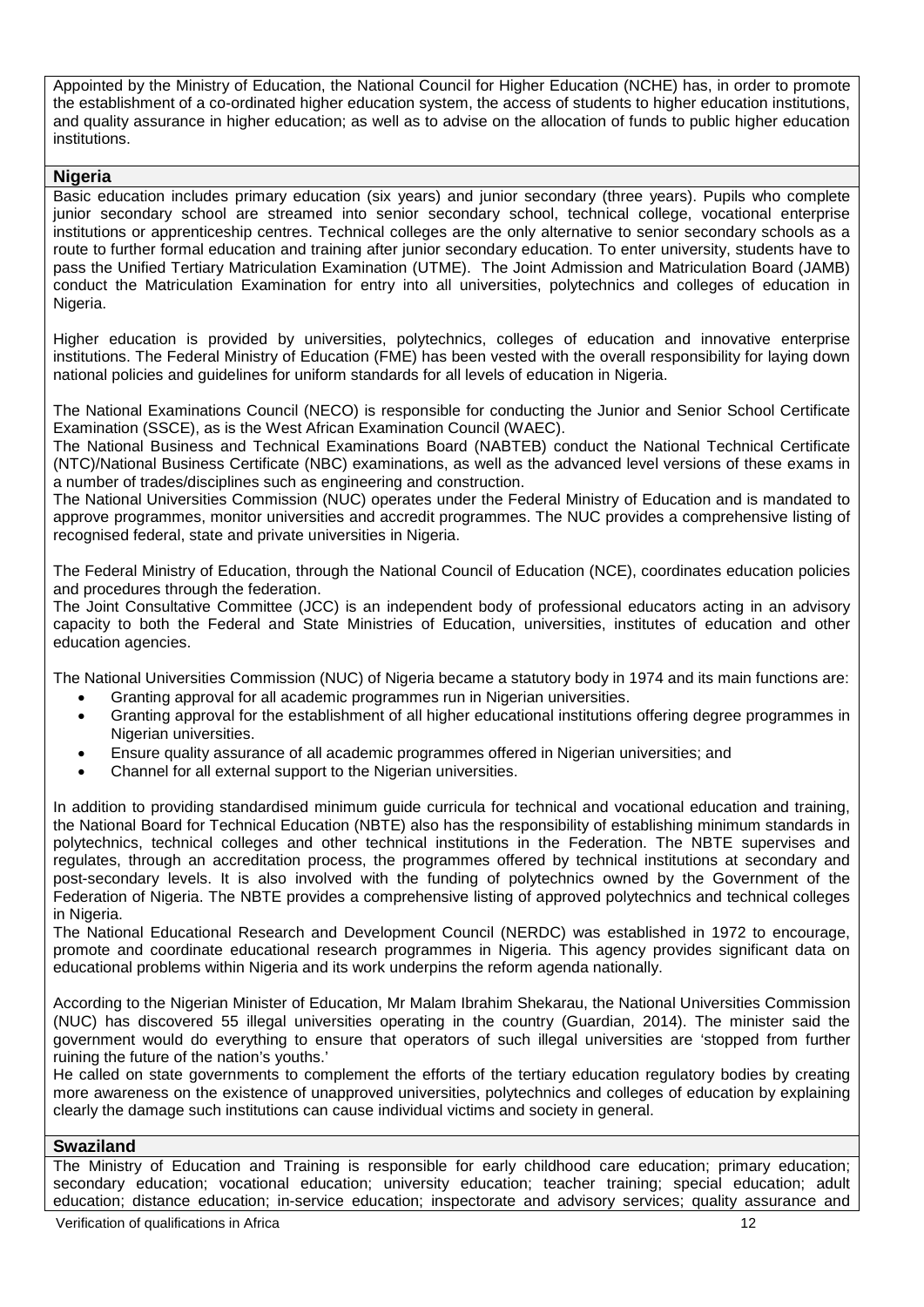#### accreditation.

Very little information could be found on private sector provision in Swaziland, as the sector is largely unregulated, with trainers not having to register or seek accreditation.

A strange 'schizophrenia' exists in Swaziland with a highly centralised and highly regulated public VET system and largely unregulated private sector provision. Private sector institutions offering training programmes, either for profit or as part of in-house skills development programmes, do not need to register these programmes with any state authority. This means that the awards offered through these systems do not fit into any formal qualification framework nor are they necessarily recognised by all employers. The only private sector participation in VET that is at all regulated is the registration of apprenticeships with the Directorate of Industrial and Vocational Training (DIVT).

Swaziland lacks comprehensive data in ECCD, TVET and Tertiary sub-sectors, largely because of their lack of organisation in these sub-sectors. The ECCD sub-sector is still largely in private hands and the number of institutions fluctuates dramatically – for example, there were 800 ECCD centres in 2011 and only 450 in 2013 as some have closed down.

Similarly, private TVET and Tertiary institutions face challenges, partly because the Ministry needs a National Qualifications Framework (NQF) to effectively categorise types of programmes. Swaziland is often late or missing in reporting internationally to bodies such as UIS, SADC and AU.

The Ministry of Education and Training has its own information management system that collects, compiles, analyses, publishes and disseminates statistics in the education sector. The Swaziland Education Management Information System (EMIS) has improved its service delivery and has only a one-year backlog in terms of data processing, but it continues to face a number of challenges. There is no independent audit to check the reliability of the statistics collected by the EMIS, although there have been no serious contradictory statistics. The problem of data reliability is further compounded by data gaps due to some schools providing incomplete data or none at all. These are mainly private schools that are less cooperative with regards to data submission. Moreover, it is difficult to obtain data from remote schools owing to poor road access (Khumalo, 2013).

#### **Uganda**

The Ministry of Education and Sports is responsible for pre-tertiary education.

The National Council for Higher Education (NCHE) was established to implement the University and Other Tertiary Act of Parliament (2001) as the regulator of Higher Education institutions and their programmes.

The legal framework for accrediting institutions of higher learning in Uganda is the Universities and Other Tertiary Institutions Act, 2001. The Act established an accrediting body, the National Council for Higher Education. Members of the Council are representatives of various constituencies in the country including higher education institutions, students, commerce, industry, agriculture, people with disabilities etc. In all, there are 20 members of Council. The National council for Higher Education can issue two types of permits to universities a Provisional Licence and a Charter. Besides accreditation, the National Council for Higher Education is responsible for streamlining the establishment of tertiary institutions and ensuring the delivery of quality higher education in the country.

The Uganda National Examinations Board (UNEB) is charged with the responsibility of equating those foreign qualifications to UNEB standard and to advise whether an applicant has the required minimum qualification or standard to join a secondary school or a university in Uganda.

The procedural document for the equation of qualifications refers to the verification of foreign qualifications, but no specific steps or procedures are listed. The submission of documents and the process of establishing equivalence are described in detail:

#### *Submission of requirements by clients*

Guidelines have been produced and published that stipulate all the requirements a client seeking equating services must provide (UNEB, 2014). The applicant should:

- apply in writing for equating services to the Executive Secretary UNEB;
- provide the original documents to be equated. e.g. certificates, diplomas, result slips;
- provide one clear photocopy of each document to be equated;
- provide the address of the institution that needs the equated results;
- appear in person for a five to ten minute interview with the equating officer;
- have a personal identification document, for example identity card or passport;
- provide a photocopy of the identification document.

Certificates from non-English speaking countries must first be taken by the client to Makerere University Institutes of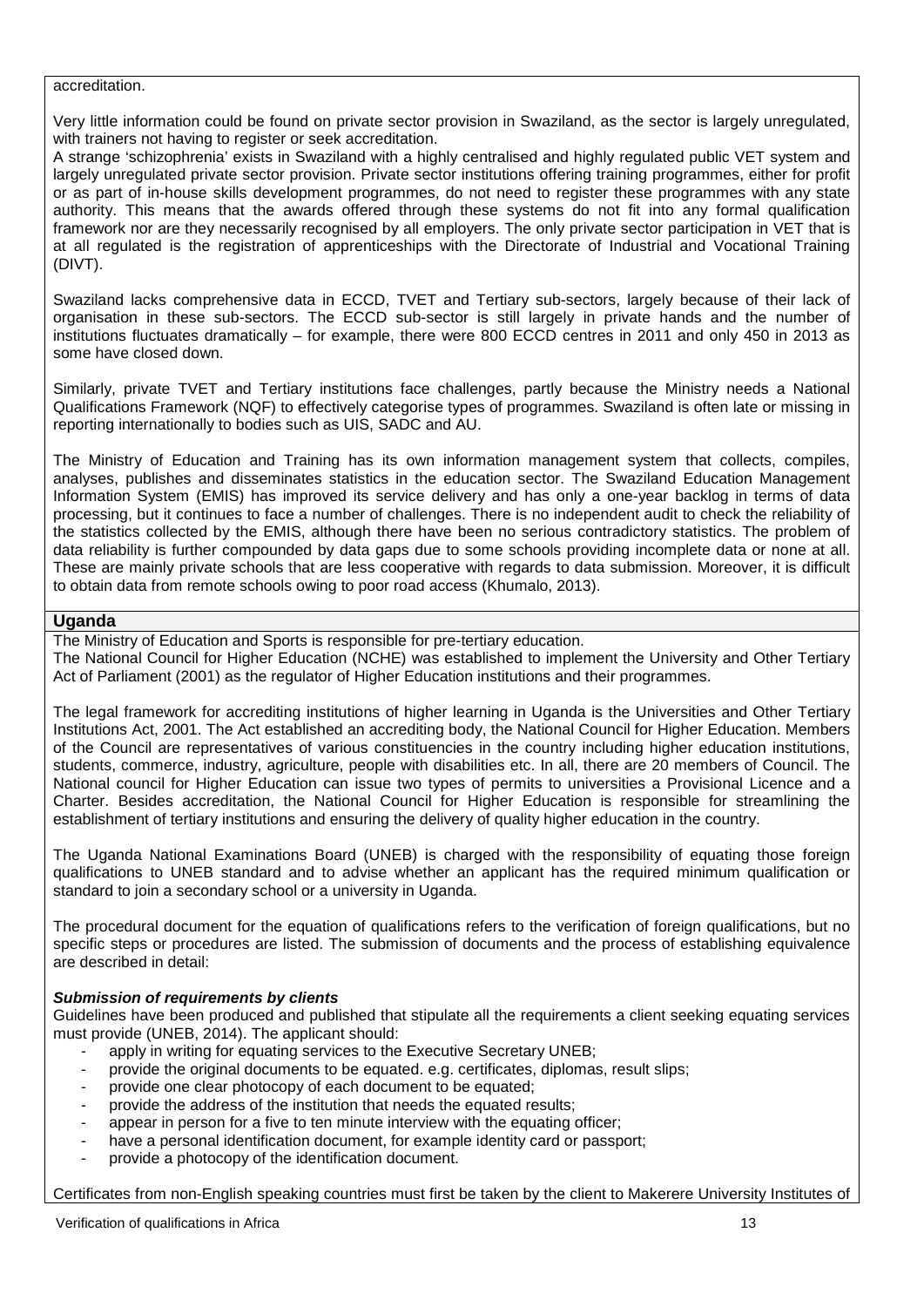Languages for translation into English before equating (UNEB, 2014).

UNEB, over the years, has collected data on various certificate awarding bodies and set up a database on each country. The data include information on the education system, regulations on grade awards and conditions for award of certificates, syllabus/curriculum followed and the legal bodies mandated to award the certificates. The database is used as benchmark to compare the grades and qualifications issued to that of UNEB.

#### **Zambia**

The Ministry of Education, Science and Vocational Training is responsible for the educations system, implemented the legal framework for HEA 2013 and QA 2011 (10 levels). The Zambia Qualification Authority was established in October 2014.

The TVET sub-framework was established from 2010. TEVETA is an institution created under the Technical Education, Vocational and Entrepreneurship Training Act (No.13 of 1998) together with TEVET (Amendment) Act No. 11 of 2005. The functions of TEVETA are defined in the Act as follows:

- Advise the Minister on the development of the quality of human resources in Zambia through technical education, vocational and entrepreneurship training.
- Regulate and advise management boards.
- Regulate and coordinate apprenticeship and trade testing facilities.
- Provide technical consultancy to management boards and private training institutions.
- Promote the technical capacity of management boards.
- Develop the national curricula in consultation with all stakeholders.
- Set minimum standards and qualifications for any occupation, skill, technology or trade for institutions in accordance with developments in industry.
- Provide guidelines for the development of institutional curriculum.
- Approve examinations at an institution established or registered under this Act.
- Regulate and conduct national examinations relating to technical education, vocational and entrepreneurship training.
- Charge and collect fees in respect of examinations set under this Act.
- Award certificates to persons who succeed in examinations set under this Act.
- Guide institutions in preparing rules for the recruitment of students and teachers.
- Approve curricula and standards of certificates in institutions established or registered under this Act.
- Register institutions.
- Cancel the registration of an institution established under this Act.
- Facilitate all aspects connected with or incidental to the functions of the Authority.

#### **Zimbabwe**

Primary education lasts seven years. Secondary education lasts for six years students take the Cambridge Higher School Certificate (HSC) or CGE 'A' Level Certificate.

The following statutory bodies are responsible for education and training:

- The Zimbabwe Council for Higher Education Act is responsible for quality assurance of higher education.
- The National Manpower Advisory Council (NAMACO) acts as a middleman between Industry, Higher and Tertiary Education, and supervises Industrial Committees which identify and monitor the training needs.
- The Zimbabwe Occupational Standards Services (ZOSS) carries out job profiling and develops occupational standards upon which Technical and Vocational Education and Training (TVET) curricula are based and which form the basis upon which examination test items and trade tests are developed.
- The Ministry of Education and Technology regulates practical skills training programmes at a variety of state and privately owned vocational training centres.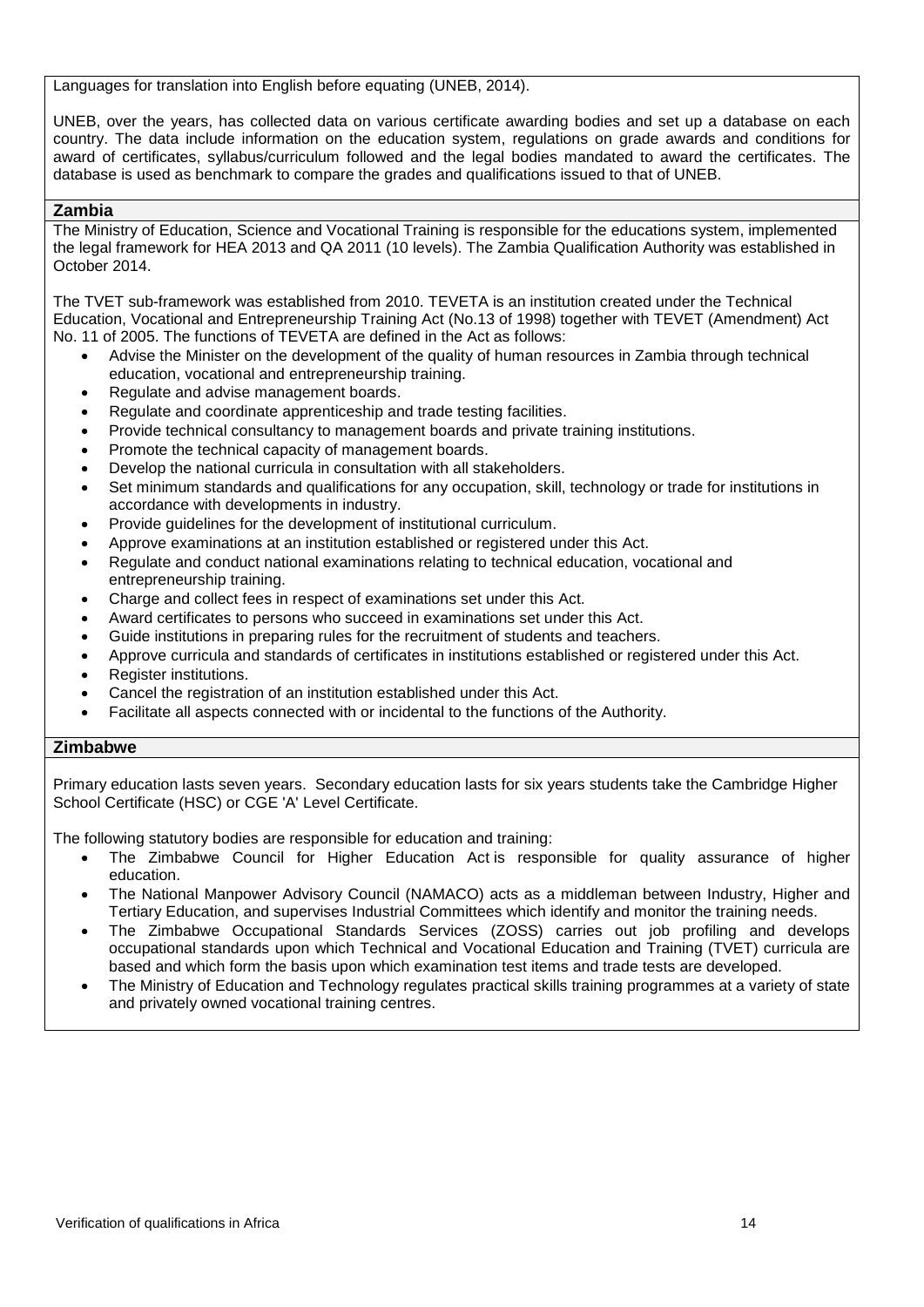# <span id="page-17-0"></span>**Qualitative Analysis**

A total of 29 responses were received, resulting in a response rate of 53%.

The qualitative responses were analysed as follows:

- The data was categorised into emerging themes; they are:
	- difficulty in contacting the awarding institution and receiving a response;
	- payment for verification;
	- quality of documentation;
- differences in educational systems;<br>- procedural complexities:
- procedural complexities;
- involvement of the applicant;
- lack of digitised information; and
- language barriers.
- The responses were subsequently categorised according to the process involved in verification of qualification. The three major role-players, the qualification holder, the verification agency and the institutions that awarded the qualification were identified as the major stakeholders and the different responses were divided according to the stakeholders referred to in the response.

<span id="page-17-1"></span>The qualitative responses are summarised according to the themes.

- **Difficulty in contacting the awarding institution and receiving a response**
	- Inaccessibility of data sources. ADEA (2011) confirmed that this is a problem of inadequate data coverage of all education and training institutions (both public and private) and all sub-sectors in the education system.

*'Verification is a lengthy, costly, and labour intensive process'.*

*and*

*'Verifications issued by embassies, consulates or public notaries are not accepted. The process of certification or notarisation by such entities cannot be academically authenticated.'*

- Quality of responses. The responses from institutions differ from formal documents to a one-word reply by e-mail.

*'Transcripts, presumably received directly from issuing institutions, often fail to meet the criteria of an official document'.*

- Difficulty in contacting the institution. *'It is hard, but we try to get a contact person from each institution that we can rely on at all times'.*
- Delays in responding. Some respondents indicated that reminders often have to be send.

'*The main challenge is in detecting forged documents presented to be equated. The experience shows that those documents where the applicant is in a hurry and exerting a lot of pressure to have his/her document equated could be a forged document. The equating officer should take time to scrutinize all documents carefully without yielding to any pressure. When in doubt the equating officer should consult the issuing body for clarification. Some countries take long to respond to request for clarification.'*

and

*'Examination councils are unreachable'.*

Non-response

'*I had asked Botswana, Malawi, Ghana, but had not been lucky to get a response. RSA is good'* and

*'There is hardly a response to an enquiry. On rare occasion that we get one, one is still left in doubt if it is from an authorized person. Getting a response from places like Nigeria or the Democratic Republic of Congo is like extracting blood out of a stone.'*

- Turnaround time

*'Verification is a lengthy, costly and labour intensive process'.*

and

*'Sometimes, the verification of a qualification cannot be finalised because the issuing institution no longer exists'.*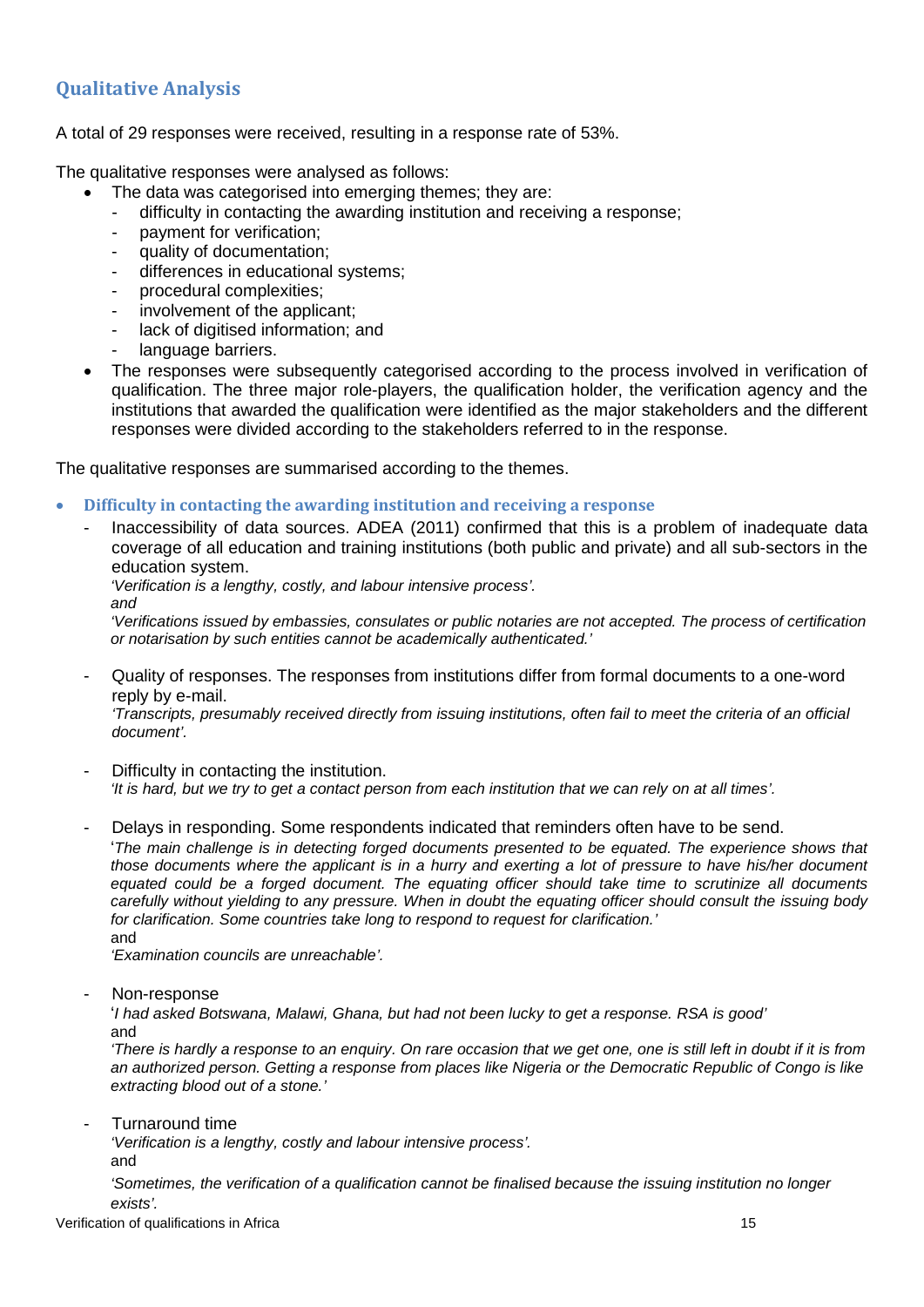### <span id="page-18-0"></span>• **Payment for verification**

- Request for payment for verification. *'When people do not pay, institutions do not respond.'*
- Changes in verification fees without notice.
- Payment for verification has to be made in the local currency of the issuing body. *'Some organisations and institutions choose to respond to document verification requests only if they have authorisation from the certificate holders'.*

### <span id="page-18-1"></span>• **Quality of documentation**

The original documents are sometimes of a poor quality. In some cases food stains are visible or the owner covered the document with adhesive plastic or laminated it. In some cases only transcripts are available as the original documents are either lost or stolen.

### <span id="page-18-2"></span>• **Differences in educational systems**

In some cases, it is the lack of structural arrangements for the management of education in the absence of a policy as well as norms and standards for the management of information on education and training. Some countries have more than one Ministry responsible for the delivery and management of education as seen in Table 1.

'*Equating primary school education qualification is a problem as there are no formal certificates issued in many countries. In some cases documents are issued at provincial or district levels. Incomplete or lack of information on some countries' grading system or curriculum makes equating difficult, and in some cases impossible, particularly in countries which do not respond to request for clarifications.*'

### <span id="page-18-3"></span>• **Procedural complexities**

Seeking confirmation of awards by relevant issuing bodies is done at the different stages of the qualification verification process. In some cases the confirmation is only sought after establishing equivalence. This results in students having to be dismissed after enrolment. Not all awards are sent for verification. A number of respondents referred to a scrutiny of documentation before the process of contacting the issuing institution, such as:

- Improbable qualification title:
- Lack of official stamps/official seals. Degree certificates come with official seals or stamps. These may be embossed, stamped or raised seals.
- Paper quality: What is the paper quality of the certificate? Are there any security features?
- A variety of fonts used. (The majority of degree certificates do not use more than three or four font styles);
- Alignment you can often see 'cut and paste' techniques;
- Handwriting:
- Informal or inaccurate language and spelling errors;
- Documents marked 'confidential';
- Inconsistency between the date of birth and the graduation date;
- Sometimes information on the academic transcript and qualification does not correspond

'*The signature of the person on the certificate, the stamp which is different, faded documents which a student fails to provide the original. In these cases we follow up with the examinations council*'

The confirmation document should be received in a sealed, institutional envelope with a University stamp, or an envelope with a normal post office stamp. Transcripts, presumably received directly from issuing institutions, often fail to meet the criteria of an official document. Documents provided sometimes reflect information inconsistent with other information already on record.

#### Of the respondents, 60% indicated:

'*Where we are suspicious we request for the original document*', and '*where we are in doubt, we either verify from the institution itself or refer the results to our National accreditation board for advice*'. and

*'If is the first time we receive a qualification from a foreign institution we will contact the institution and put the information in our files. If it is not the first time we will only scrutinize the document for authenticity and then proceed with comparison'.* and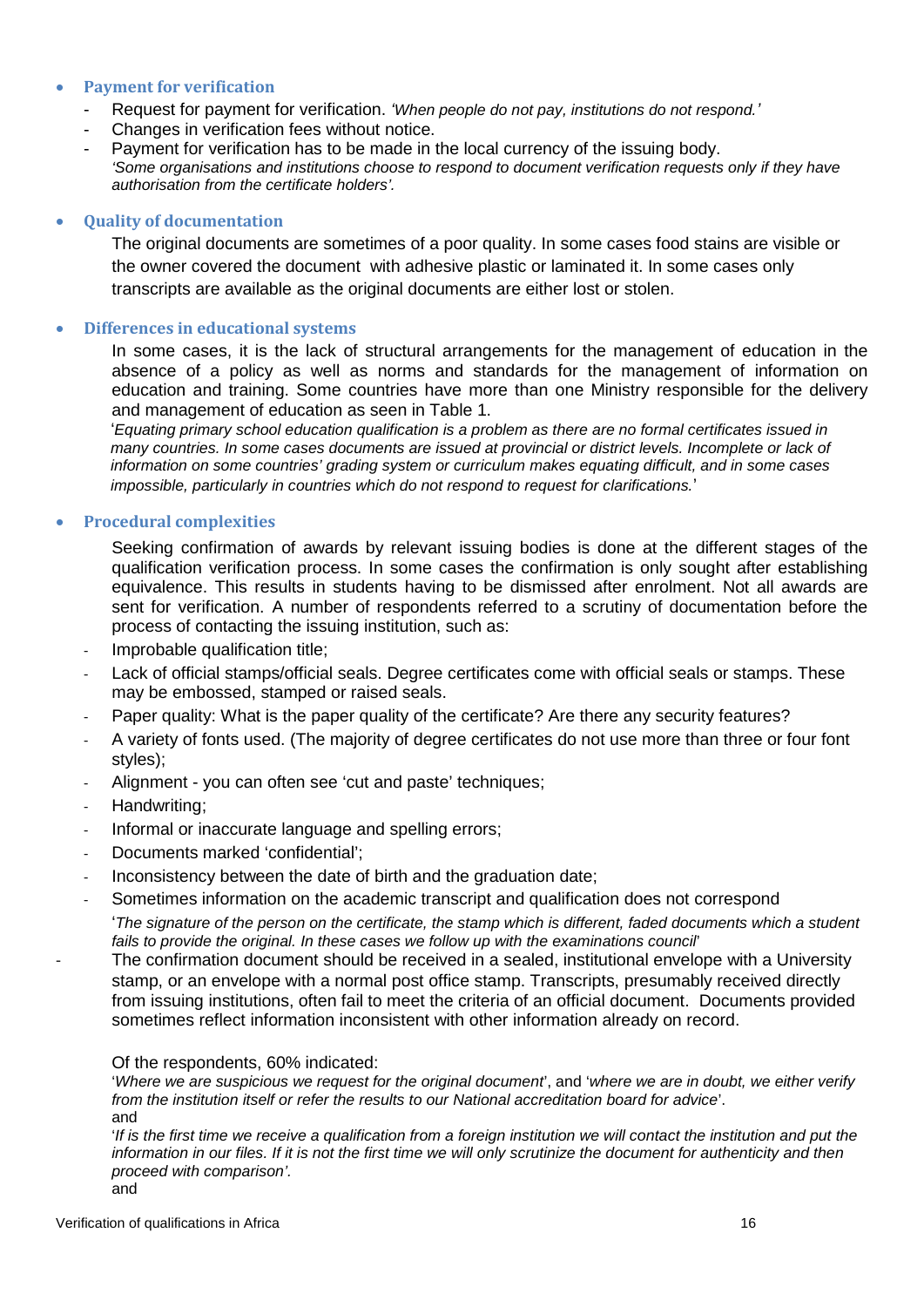*'We have admitted foreign nationals in good faith (in the hope that the qualifications are authentic)'.*

#### <span id="page-19-0"></span>• **Involvement of the applicant**

In some cases the application is tasked with seeking confirmation from the qualification authority. *'At the time of applying the applicant is required to request a confirmation letter from Qualification Authority'* and

*'We also ask the student to provide us with a written document from their examination councils certifying the authenticity of the results'.*

and

*'I have to rely on applicants by requesting them to go to respective institutions and request and place a verification request'.*

#### <span id="page-19-1"></span>• **Lack of digitised information**

Respondents from four countries (Botswana, Lesotho, Ghana and Malawi) indicated that databases are maintained for primary and secondary schools, but the respective tertiary institutions are responsible for their own database. Respondents from Namibia indicated that a national database is under development – currently there are only institutional records. The National Qualification Authority will be in charge of the national learner record database once developed.

Respondents further indicated that requests sometimes have to be re-routed to different bodies for verification. Even in cases where databases exist, qualifications that predate those databases are submitted for verification.

#### <span id="page-19-2"></span>• **Language barriers**

The language barrier between non-English speaking countries and incorrect translation of documents, hamper the verification process.

'*The certificates from non-English speaking countries could be wrongly translated or even forged. It is important to have only one translation centre where the equating officer can cross-check the equated results.'*

Respondents from the 16 countries (as outlined in the research scope) were asked to indicate how often they come across academic fraud. These results should be read with the understanding that the institutions that awarded the qualification were not contacted in all cases. It is possible that some fraudulent documents were not detected. The results clearly indicated that no country is indemnified from fraud. Responses varied from '*not so many*' and '*not too many as our international student population is not very large' to 'yes - there seems to be an increase'* and '*yes – often*'. The findings are summarised in Figure 1. Ethiopia and Gabon were contacted several times via e-mail and telephonically but no response was received. This resulted in a response rate of 88%.





All the countries were asked to indicate whether they have a national database for the different education sectors. Results indicate that 86% of the countries have a database for General Education and training (the general term used for education in other countries on a similar level). Less than half of the countries have a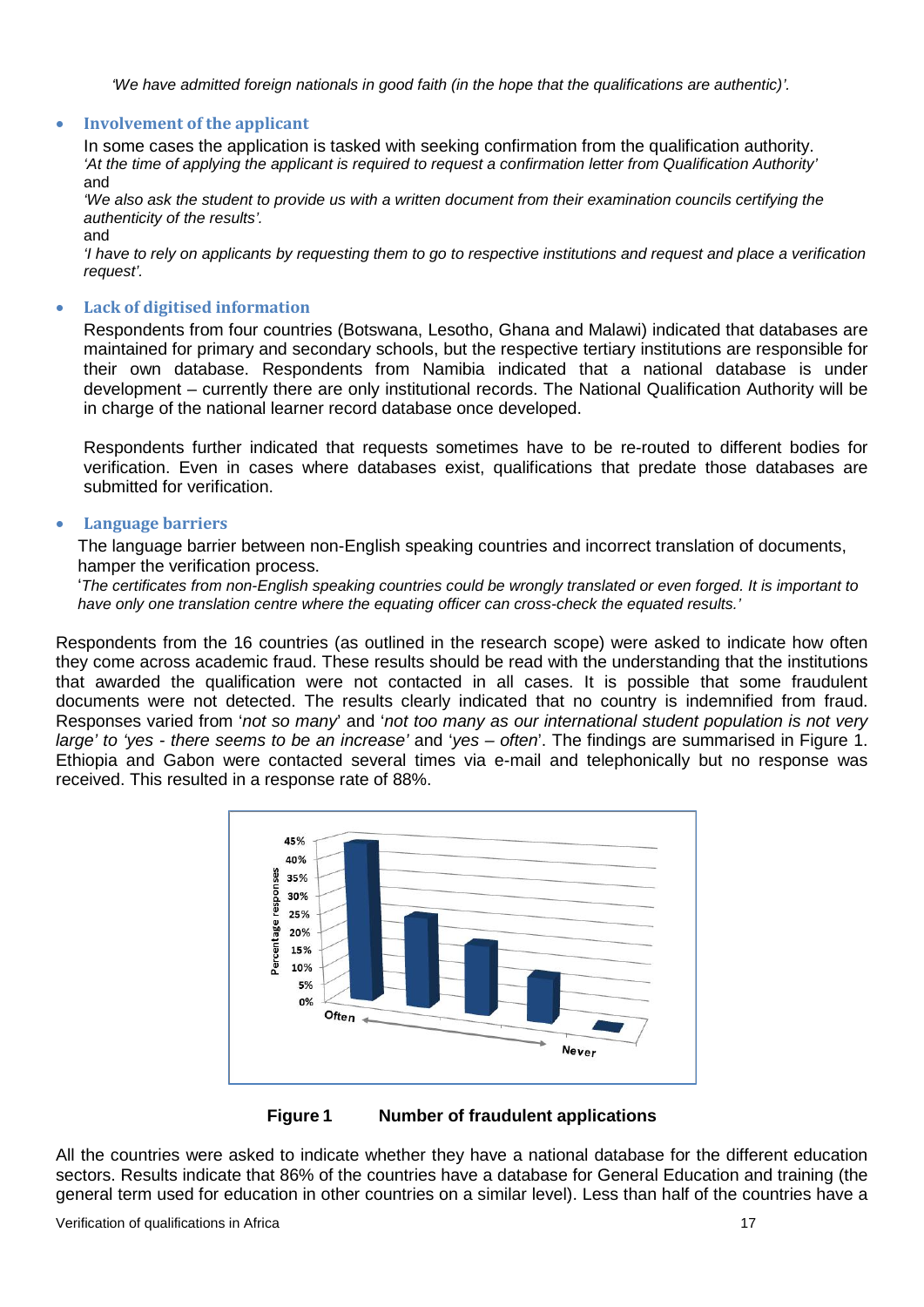national record of TVET (Technical Vocational Education and Training), whilst only 21% of the institutions have a national record of higher education graduates. The availability of national databases are summarised in Figure 2.



Respondents were asked to indicate how often they contact the institution that awarded the qualification. The results are shown in Figure 3.



**Figure 3 Frequency of contacting issuing bodies that awarded the qualification**



Respondents were asked to indicate whether they have policy documents and/or procedural guidelines available for the verification of foreign qualifications. The results are summarised in Figure 4.

Respondents were asked to rate the importance and possible impact that each of the statements below will have on the verification process. The scale used:

Verification of qualifications in Africa 18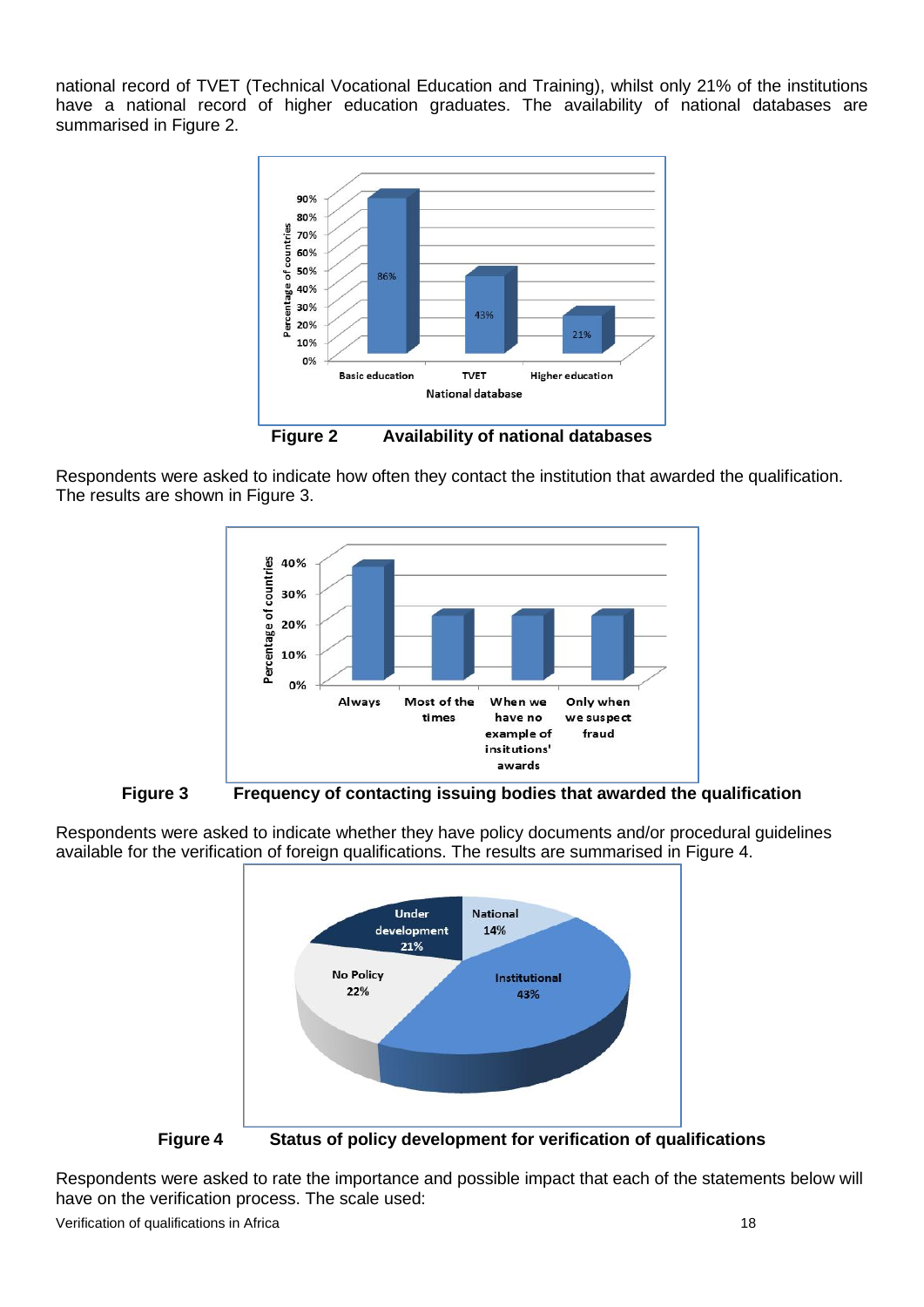- 1 Not important at all
- 2 Slightly important
- 3 Sometimes important
- 4 Extremely important

Considering the current challenges facing verifiers, a standard verification fee, is helpful, but not critical, whilst the movement away from paper-based to electronic verification, is regarded as most extremely important. It is clear that up to date, accessible data is regarded as the most important factor in the verification process.

The vision of SAQA to build a credible, trustworthy network of public verification institutions on the African continent with central, on-line digital learner records databases providing fast and affordable services; is therefore in accordance with the priorities as expressed by other countries.

The rating of public awareness programmes and the implementation of a fraud register as *extremely important*, supports the need to disincentive criminal behaviour. The need for collaboration and networking and communicating with the right people are also regarded as extremely important. The responses are indicated in Figure 5.



Qualitative data indicated that the payment in foreign currency, with fluctuation in payable amounts, hampers the verification process. Country representatives were asked to indicate whether they feel the service should be offered for free and the responses are indicated in Figure 6.



The majority of respondents (79%) indicated that the service should NOT be free, but proposed that:

- It is charged at a nominal fee:
- The process be optimised, only then costs can be reduced; and Verification of qualifications in Africa 19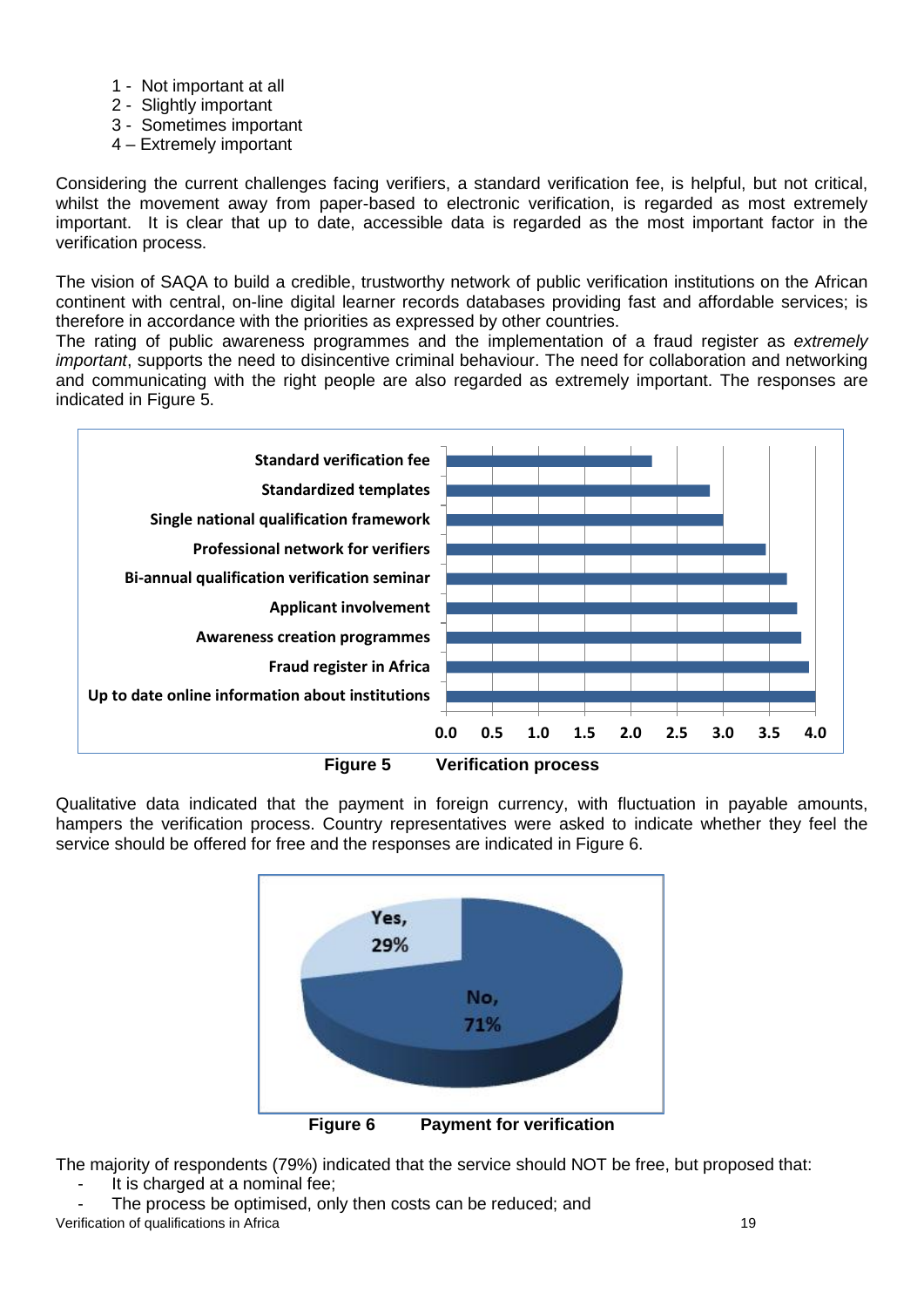Payment should be considered on a case-by-case basis.

'*For the purpose of further education, the service should be provided at a minimal fee. If it is for a company, wishing to employ a person, they should pay for having the qualification verified'.*

Figure 7 contains a schematic representation of the roles and responsibilities of the various stakeholders in the verification process. Research findings clearly indicate that a lack of performance in any of these areas hampers the effective and efficient verification of foreign qualifications.



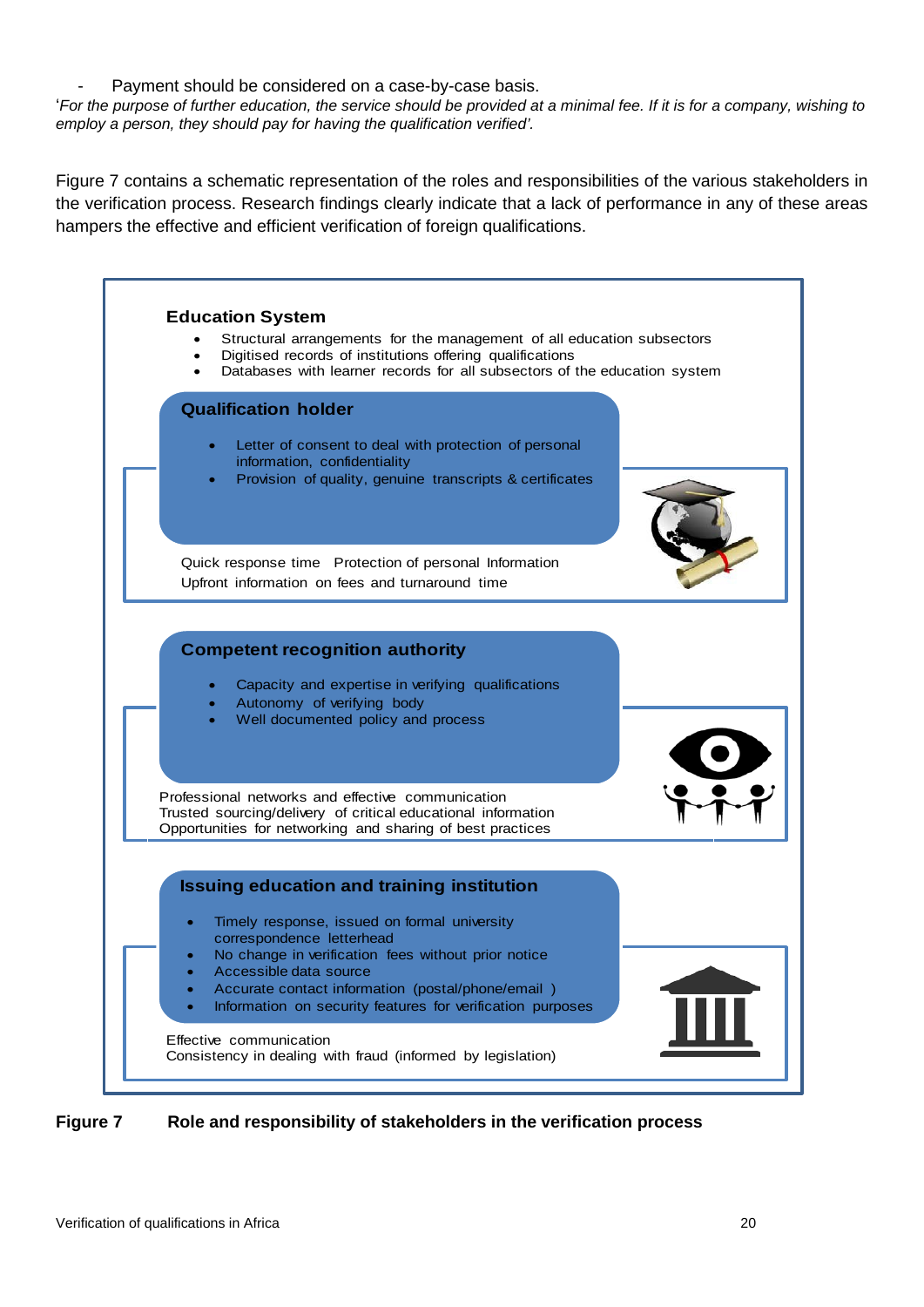It is clear from Figure 7 that the institution that issued the qualification is a key role-player for the successful verification of a foreign qualification. The competent recognition authority is but one component in a big international network and its effective function is dependent on other stakeholders, outside its dominion.

# <span id="page-23-0"></span>**BEST PRACTICES**

To combat academic fraud and improve the process of verification, respondents indicated:

- Broad-based public education.
- Awareness creation programmes e.g. organising a seminar on academic fraud;
- Strengthen cross-border partnerships to combat academic crime; '*Sometimes we use regulatory agencies in those countries. What is useful, especially in East Africa, is the network of lecturers and managers whose contacts we know. This proved to be very useful'.*
- Get contact persons who you can rely on and trust at all times;
- Only use formal sworn translators;
- Increased focus on improved security features. Introduce booklets containing security features from different issuing bodies. Continuously collect examples of qualifications with their validity dates and security features where appropriate to use as reference material for future applications. This serves to familiarise credential evaluators with the format and content of educational documentation that can be expected from individual countries, as well as the educational terminology used;
- When sending documents for verification, it is important to check the address to which the verification request is sent against an address appearing in published sources, and not to the address provided on the letter asking for verification itself.
- Standardised letters for requesting and responding to verification requests;
- Verification requests should be addressed to the office bearer who issued and signed the document, and not to a particular individual.
- Recognition authorities should draw up an inventory of typical recognition cases and/or a comparative overview of other education systems or qualifications in relation to that of their own country as an aid in making recognition decisions consistent;
- Improved legislation on dealing with academic fraud;
- Forming of international partnerships;
- Move away from paper-based to electronic verification. Create on-line digital learner records. The existence and effective functioning of the WEAC and NLRD are frequently referred to as a best practice by countries dealing with these sources directly or indirectly. '*We contact the Examining Board (e.g. West Africa Examination Council) to verify the authenticity, or lack thereof, of qualifications and it is working very well*.
- Share information about academic fraud with institutions and government agencies as appropriate;
- Training on qualification verification;

Feedback from respondents showed strong support for the establishment of a national fraud register. This responds to the requirement for some form of sanction. The more robust the system is, and the more aware one is of the environment in which you operate, the less chance there is of a fraudulent qualification. Creating a fraud register for internal, administrative purposes is possible, but the implementation of a fraud register has several legal implications that will have to be considered. More work in this regard is needed.

The purpose and use of such a register will also have to be determined. Falsifying documents is a type of white collar crime. It involves altering, changing, or modifying a document for the purpose of deceiving another person. It can also involve the passing along of copies of documents that are known to be false. The national register for sexual offenders is a good example of how such a register can be implemented and used. The Department of Justice and Constitutional Development in South Africa has, in terms of Chapter 6 of the Act, implemented the National Register for Sex Offenders on 30th June 2009.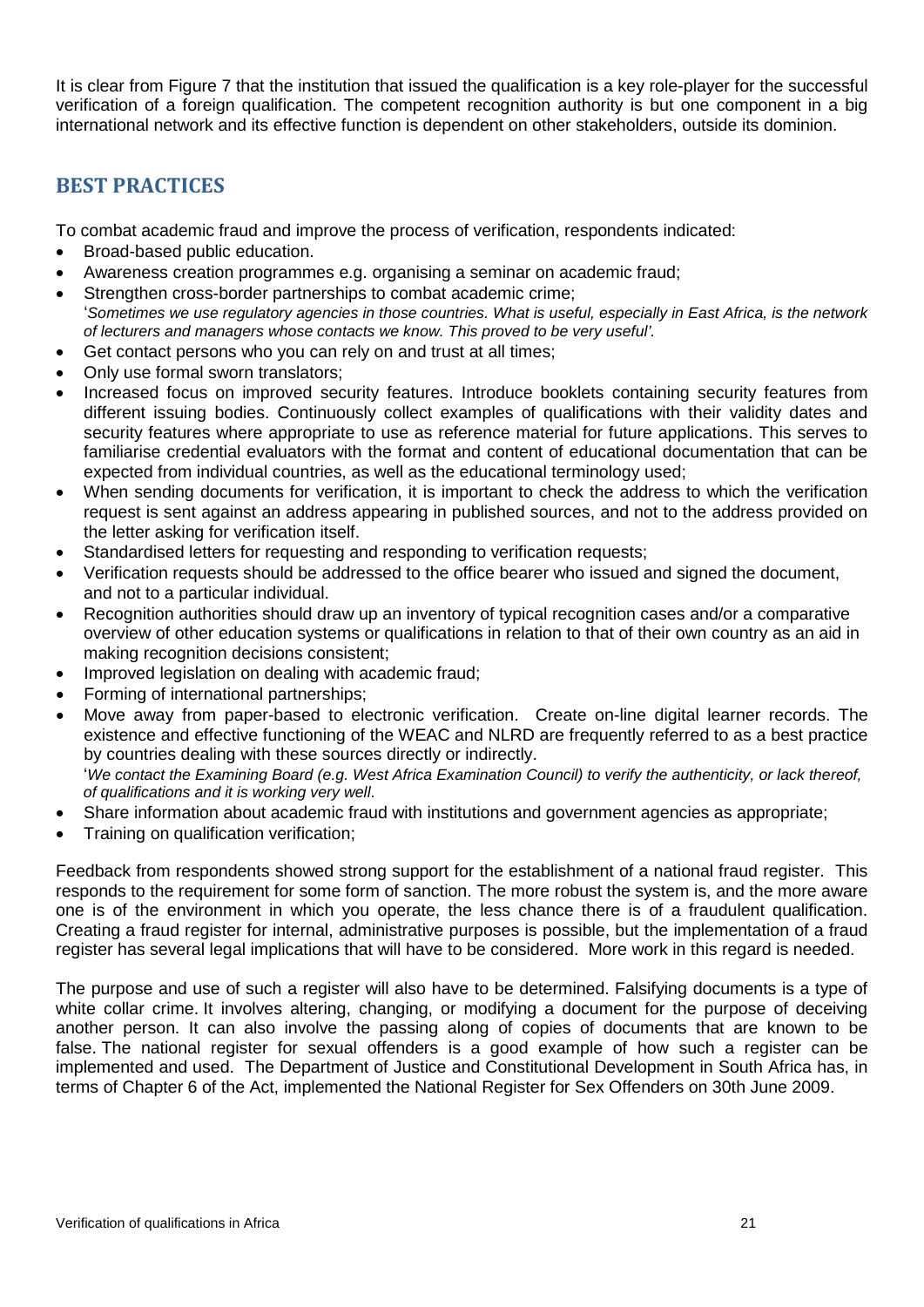A name can only be added to the register once the person has been found guilty. There are also issues to consider such as:

- Who is responsible for the management of the fraud register?
- What type of information must be contained in the fraud register?
- Is the registration of an offender in the register a violation of the Bill of Rights?
- Who has access to the register?
- What are the implications of having one's details added in the register?
- <span id="page-24-0"></span>Once a person's details are in the register, can they be removed?

## **RECOMMENDATIONS AND CONCLUSION**

It is evident that the entire process of qualification verification can improve as more clarity is created regarding recognition practices in all African countries. Whilst there seems to be general consensus on what should be done, these practices are not always implemented, or interpreted differently as a result of various challenges highlighted in the report. A more harmonised and transparent recognition practice is essential for the quality of student mobility in Africa.

The three biggest challenges appear to be the following:

- Due to various factors beyond the control of the evaluation service provider, the timelines for processing applications are difficult to determine and lengthy delays often occur as a result of slow responses and difficulty in contacting the foreign institution;
- There seems to be no standard procedure that can be applied in Africa to ensure consistency in terms of service, turnaround time and fee structures;
- Lack of digital records and national learner record databases for quick reference.

To improve the process for the verification of qualification, specifically the confirmation of awards by relevant issuing bodies it is recommended that:

- platforms are created to share best practices;
- up to date and accessible process and official information are made available;
- verification practices should be aligned to improve the process in Africa;
- institutions and organizations in Africa that assess international academic credentials should be familiar with varied global practices and take these into consideration when developing and applying their own policies and practices for global standard and consistency; and
- digitisation options are explored for implementation across Africa.

The frustration and lack of resources result in people skipping the final step in the verification process (confirmation from issuing body) and accept documents in '*good faith*'. It is clear that Africa has a lot of development to be done to be able to have an effective verification process. The efficiency of the process depends to a large extend on availability and response of the institution being contacted for confirming the issuing of the qualification. The creation of digitised records, already established as a trend in America and other European countries, appears to be the only long-term solution.

An efficient verification process that is scalable (as the number of requests increase) and sustainable will require the move to an electronic verification process. Student data portability in the digital age require a paperless process where the identification of an applicant, can be coupled with authentic educational attainment data, in a secure environment, that is accessible through the necessary authorisation. It is recommended that further research is conducted to determine the minimum requirements for the effective functioning of a verification system on the African continent that will result in a process that is reliable, efficient, consistent in delivering results, trustworthy and cost effective.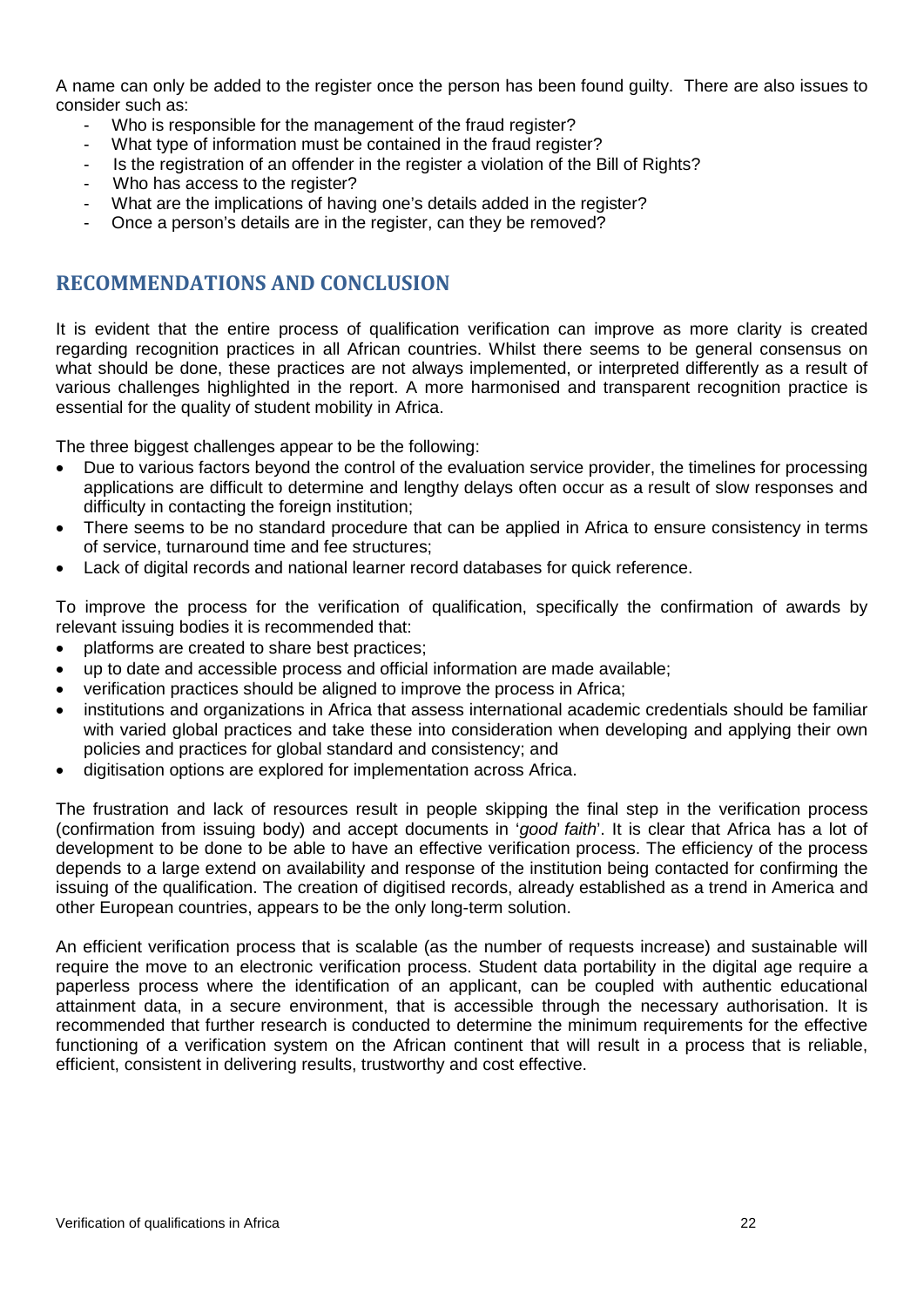## <span id="page-25-0"></span>**REFERENCES**

AfriMAP. 2009. The Democratic Republic of Congo. Effective Delivery of Public Services in the Education Sector. An open society institute network publication. http://www.afrimap.org/english.

Ashcroft, K. 2004. Emerging models of quality, relevance and standards in Ethiopia's higher education institutions. The Ethiopian Journal of Education. 13 (3). pp.1-26.

Ashcroft, K and Rayner, P. 2011. The Purposes and Practices of Quality Assurance in Ethiopian Higher Education: Journey, adaptation and integration. Boersma, FK and Van den Heuvel, H (eds).

Commission for University Education, 2014. Kenya: http://www.cue.or.ke/services/recognition-andequation-of-qualifications.

Cameroon equivalence system. 2014. http://www.camexamen.com/index.php?cat=documents/Cameroon-Equivalence-System#.VFIvR9USiZQ.

Gertze, F. 2013. Namibians in phony qualifications scam. http://www.sun.com.na/education/namibians-inphony-qualifications-scam.60677. [Accessed November 2014].

Gyamfi, C.C. 2014. The Guardian. Government set to shut 55 illegal universities, says Shekarau http://www.ngrguardiannews.com/news/national-news/185750-govt-set-to-shut-55-illegal-universities-saysshekarau. Thursday, 06 November 2014.

Hallak J. and Poisson, M. 2007. Higher education in the world. Academic fraud, accreditation and quality assurance. pp 109-123.

HESC. 2011. Higher Education Strategy Centre., Ethiopian National Qualifications Framework Strategy Document and Roadmap 2011-2015. Addis Ababa, HESC.

HSRC 2005. Vocational education and training in southern Africa. www.hsrcpress.ac.za. [Accessed November 2014].

IAU. 2012. International Association of Universities. CHE website: [http://www.che.ac.ls/home.](http://www.che.ac.ls/home)

Ineson, C, 2013. HEDD – Higher Education Degree Datacheck. Forgers Target Cash Strapped Students. <https://heddblog.wordpress.com/author/craigineson/> [Accessed on 27 November 2014].

IUCEA –DAAD. 2010. Quality Assurance Project on development of an East African Higher Education

Kasanda, M. 2014. Chaos in Malawi's private university education. February 2014. http://timesmediamw.com/chaos-in-private-malawis-varsity-education/

Knight, J. 2008. The Internationalisation of higher education: Complexities and realities. In D. Teferra & J. Knight (Eds.), Higher education in Africa: The international dimension (pp. 1-42). Accra/Boston: Association of African Universities/Centre for International Higher Education.

Kenya National Examinations Council. 2014. Guidelines on the procedures for obtaining equations and equivalences of certificates (revised edition IV). Circular KNEC/GEN/R&QA/PSE/EQN/10/0004. [Accessed November 2014].

Khumalo, TF. 2013. Swaziland: Effective Delivery of Public Education Services Discussion Paper. A review by AfriMAP and The Open Society Initiative for Southern Africa.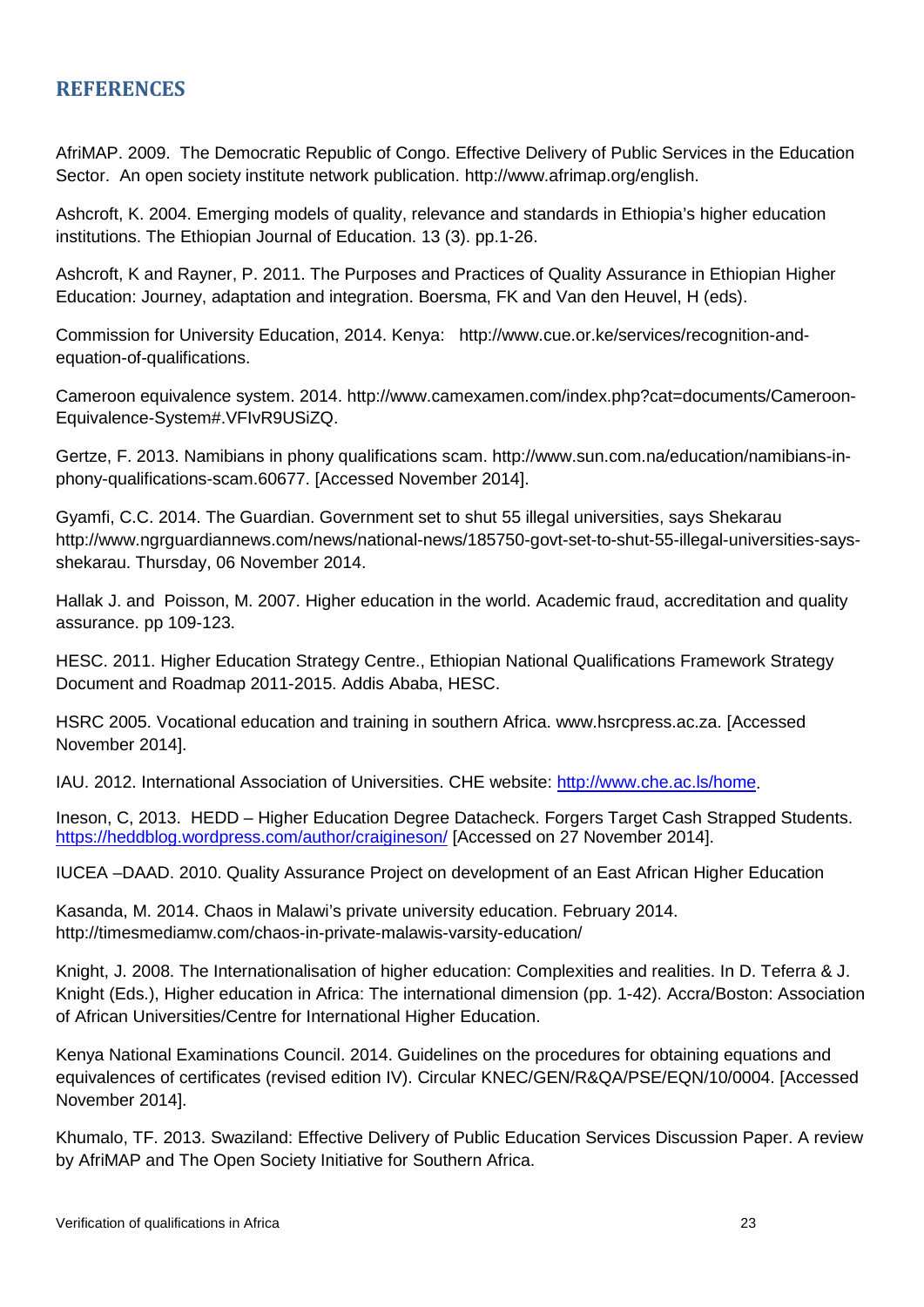MoE, 2010. Ministry of Education. TVET Leaders' and Trainers' Qualifications Framework (TLTQF). Engineering Capacity Building Programme. Addis Ababa, Nuffic. Strengthening the Ethiopian National Qualifications Framework (ENQF) unit at the Higher Education Strategy Centre (HESC). http://www.nuffic.nl/en/capacity-building/niche/countries-and-projects/ethiopia/niche-eth-113. [Accessed Oct 2014].

Namibia. 2014. [http://www.sun.com.na/education/namibians-in-phony-qualifications-scam.60677.](http://www.sun.com.na/education/namibians-in-phony-qualifications-scam.60677)

Nkosana, L. 20018. Attitudinal obstacles to curriculum and assessment reform. *Language Teaching Research.* 12:2. pp. 287–312. SAGE Publications (Los Angeles, London, New Delhi and Singapore) 10.1177/1362168807086297 University of Botswana, Botswana

NQA. 2014. Namibian Qualification Authority. http://www.namqa.org/evaluations/Application-process/88/

Nuffic 2012. European Area of Recognition Manual. Practical guidelines for fair recognition of qualifications.

NUFFIC. 2013. Country Module - Ghana © Nuffic | 1st edition June 2011 | version 2, January 2013.

Oyewole, O. 2009. Internationalisation and its implications for the quality of higher education in Africa. Higher Education Policy, 22(3), pp 319-329.

Quality Assurance Framework. Project Self-Assessment Report for Impact Assessment. October 2010.

Tau, D. & Stanslaus, T.M. 2011. Qualifications Frameworks: Implementation and Impact. Background case study on Botswana Journal of Education and Work pages p. 359-373, Volume 24, Issue 3-4, 2011

TEVETA. 2010. Zambia Profile. Technical Education, Vocational and Entrepreneurship Training Authority.

Tutton, M. 2010. Uncovering the multi-million dollar fake degree industry. http://www.cnn.com/2010/BUSINESS/01/11/fake.college.degrees/

UNEB. 2014. Uganda National Examinations Board. Procedures for equating academic qualifications. Retrieved on 714th April 2014 from http//www.uneb.ac.ug/index.php?link=EquatingProcedures. [Accessed November 2014].

Wolman, D. 2009. Fraud U: Toppling a Bogus-Diploma Empire. Wired. [http://www.wired.com/2009/12/ff\\_fake\\_physics#?mbid=cnn.](http://www.wired.com/2009/12/ff_fake_physics%23?mbid=cnn) [Accessed Dec 2014].

http://www.mie.co.za/articles/press%20office/fake-degree-industry-growing-fast--say-experts/116

http://www.aeaafrica.org/Portals/0/ConferencePapers2014/AnInvestigationintotheuseoffraudulentCOSCCer tificatesinLesotho.pdf

<http://www.whed.net/home.php>